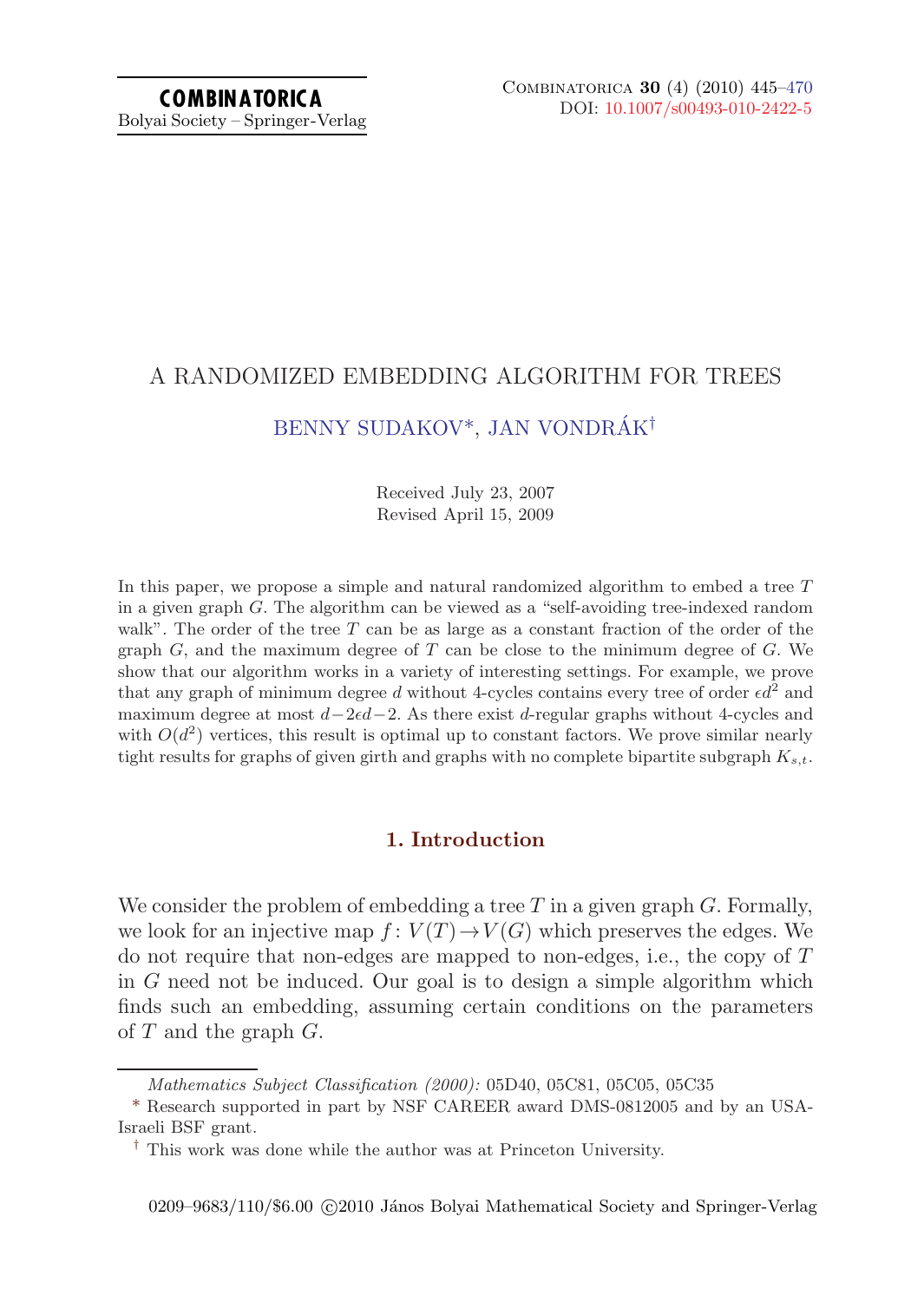### **1.1. Brief history**

The problem of embedding paths and trees in graphs has long been one of the fundamental questions in combinatorics. This problem has been extensively studied in extremal combinatorics, in the theory of random graphs, in connection with properties of expanders and with applications to Computer Science. The goal always has been to find a suitable property of a graph G which guarantees that it contains all possible trees with given parameters. We describe next several examples which we think are representative and give a good overview of previous research in this area.

**Extremal questions.** The basic extremal question about trees is to determine the number of edges that a graph needs to have in order to contain all trees with a given number of edges. It is an old folklore result that a graph G of minimal degree d contains every tree T with d edges. This can be achieved simply by embedding vertices of T greedily one by one. Since at most  $d$  vertices of  $G$  are occupied at any point, there is always enough room to embed another vertex of the tree.

An old conjecture of Erdős and Sós says that *average degree* d is already sufficient to guarantee the same property. More precisely, any graph with more than  $(d-1)n/2$  edges contains all trees with d edges. A clique of order d is an obvious tight example for this conjecture. The conjecture has been proved in several special cases, e.g. Brandt and Dobson [\[8\]](#page-24-0) establish it for graphs of girth at least 5 (the *girth* is the length of the shortest cycle in a graph). In fact, they prove a stronger statement, that any such graph of minimum degree  $d/2$  and maximum degree  $\Delta$  contains all trees with d edges and maximum degree at most  $\Delta$ . More generally, improving an earlier result of Haxell and Luczak [\[15](#page-24-0)], Jiang proved that any graph of girth  $2k+1$  and minimum degree  $d/k$  contains all trees with d edges and maximum degree at most  $d/k$  [[12](#page-24-0)]. For general graphs, it has been announced by Ajtai, Komlós, Simonovits and Szemerédi [[1](#page-24-0)] that they proved Erdős–Sós conjecture for all sufficiently large trees.

A related statement, known as Loebl's  $\left(\frac{n}{2} - \frac{n}{2} - \frac{n}{2}\right)$  conjecture [[9\]](#page-24-0), is that  $r$  graph on  $n$  vertices with at least  $n/2$  vertices of degree at least  $n/2$ any graph on *n* vertices, with at least  $n/2$  vertices of degree at least  $n/2$ , contains all trees with at most  $n/2$  edges. Progress on this conjecture has been recently made by Yi Zhao [[29\]](#page-25-0). Note that in the results discussed so far, the number of vertices in the tree is of the same order as the degrees in the graph  $G$ . Without assuming any additional properties of  $G$ , this seems to be a natural barrier.

**Expanding graphs.** Embedding trees of order much larger than the average degree of the graph is possible in graphs satisfying certain expansion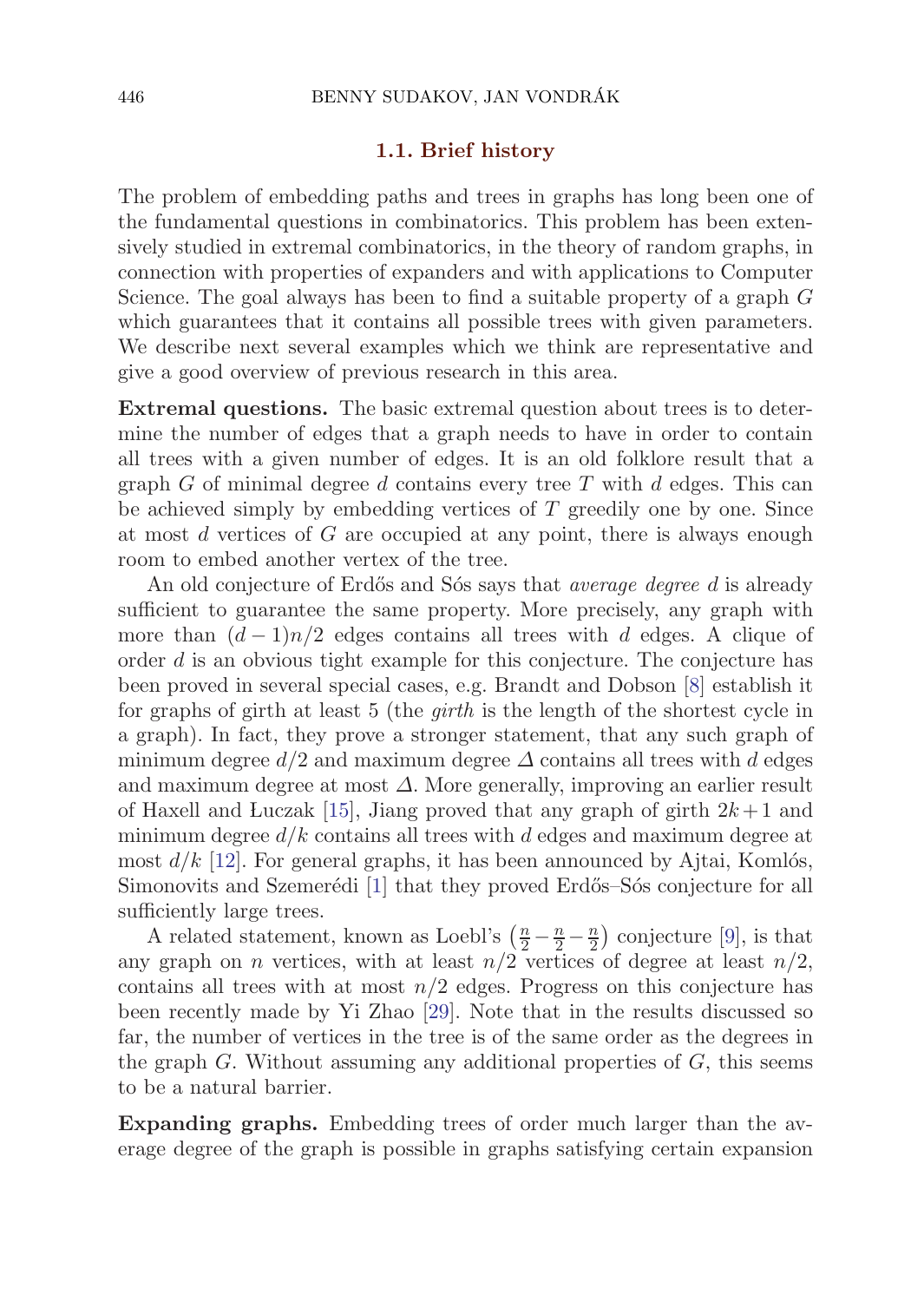properties. The first such result was established by Pósa using his celebrated rotation/extension technique. Given a subset of vertices  $X$  of a graph  $G$  let  $N(X)$  denote the set of all neighbors of vertices of X in G. Pósa [\[25](#page-25-0)] proved that if  $|N(X)\setminus X|\geq 2|X|-1$  for every subset X of G with at most t vertices, then G contains a path of length  $3t-2$ . This result was extended to trees by Friedman and Pippenger [\[11](#page-24-0)]. They proved that if  $|N(X)| \geq (d+1)|X|$ for all subsets of size at most  $2t-2$ , then G contains every tree of order t and maximum degree at most  $d$ . The power of this result is that while T can have degrees close to the minimum degree of  $G$ , it can be of order much larger than d, depending on the expansion guarantee. An even more powerful application of expansion properties was presented by Haxell and Kohayakawa [\[14\]](#page-24-0). It follows from their work that any graph where  $|N(X)| > 2d|X|$  for all  $|X| \leq 2t/d$  contains all trees T of order at most t and degrees bounded by  $d$ . Therefore, roughly speaking, it is sufficient to have expansion proportional to d for sets of size  $O(|T|/d)$ . Using expansion properties, Haxell proved that any graph G of average degree at least  $t = 18r$ , avoiding a bipartite subgraph  $K_{2,r}$ , contains all trees of order t [\[16\]](#page-24-0).

The result of Friedman and Pippenger [[11\]](#page-24-0) has other interesting applications. For example, it can be used to show that for a fixed  $\delta > 0$ , d and every n, there is a graph G with  $O(n)$  edges that, even after deleting all but  $\delta |E(G)|$ edges, continues to contain every tree with  $n$  vertices and maximum degree at most d. This has immediate corollaries in Ramsey Theory. The technique of Friedman and Pippenger also has an application for infinite graphs. For an infinite graph G, its *Cheeger constant* is  $h(G) = \inf_{X} \frac{|N(X)\setminus X|}{|X|}$ , where X is a nonempty finite subset of vertices of G. Using the ideas of [[11](#page-24-0)], one can show that any infinite graph G with Cheeger constant  $d>3$  contains an infinite tree T with Cheeger constant  $d-2$  [[5](#page-24-0)]. Benjamini and Schramm prove a stronger result that any infinite graph with  $h(G) > 0$  contains an infinite tree with positive Cheeger constant [\[5\]](#page-24-0). They use the notion of *tree-indexed random walks* to find such a tree. We will allude to this notion again later.

**Random graphs.** The random graph  $G_{n,p}$  is a probability space whose points are graphs on a fixed set of  $n$  vertices, where each pair of vertices forms an edge, randomly and independently, with probability  $p$ . For random graphs, Erdős conjectured that with high probability,  $G_{n,d/n}$  for a fixed d contains a very long path, i.e., a path of length  $(1 - \alpha(d))n$  such that  $\lim_{d\to\infty} \alpha(d) = 0$ . This conjecture was proved by Ajtai, Komlós and Szemerédi [\[2\]](#page-24-0) and, in a slightly weaker form, by Fernandez de la Vega [\[27](#page-25-0)]. Embedding trees, however, is considerably harder. Fernandez de la Vega [\[28](#page-25-0)] showed that there are (large) constants  $a_1, a_2$  such that  $G_{n,d/n}$  contains any *fixed* tree T with  $n/a_1$  vertices and maximum degree  $\Delta \le d/a_2$  w.h.p. (i.e.,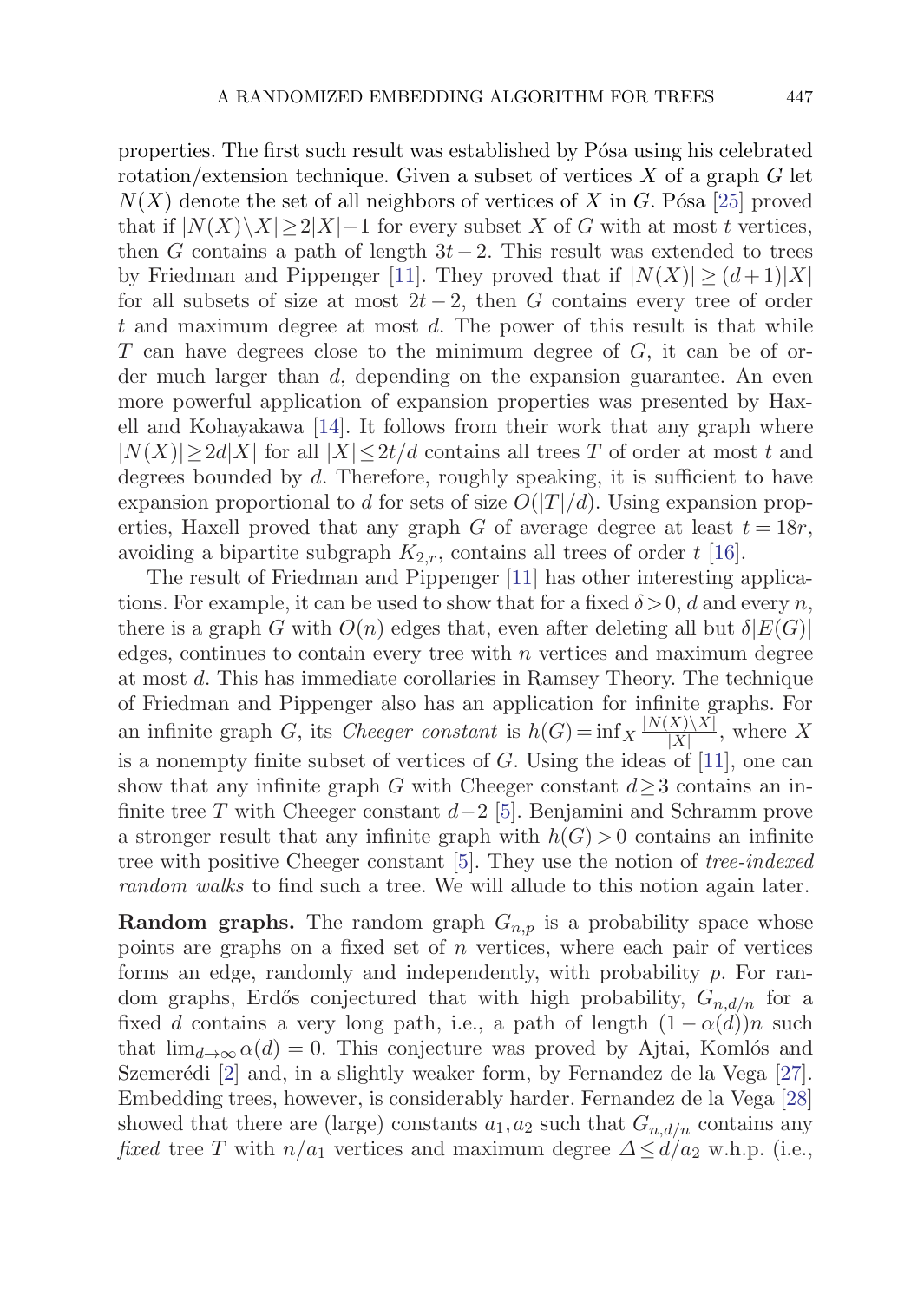with probability tending to 1 when  $n \to \infty$ ). Note that this is much weaker than containing all trees simultaneously, because a random graph can contain every fixed tree w.h.p., and still miss at least one tree w.h.p. Until recently, there was no result known on embedding all trees simultaneously. Alon, Krivelevich and Sudakov proved in [[2](#page-24-0)] that for any  $\epsilon > 0$ ,  $G_{n,d/n}$  contains all trees with  $(1-\epsilon)n$  vertices and maximum degree  $\Delta$  such that

$$
d \ge \frac{10^6}{\epsilon} \Delta^3 \log \Delta \log^2(2/\epsilon).
$$

(All logarithms here and in the rest of this paper have natural base.) This result is nearly tight in terms of the number of vertices in  $T$ , and holds for all trees simultaneously. However, it is achieved at the price of requiring that degrees in G are much larger than degrees in the tree.

The results of Haxell and Kohayakawa [\[14\]](#page-24-0), together with the known expansion properties of random graphs, can be used to show that the random graph  $G_{n,p}$  with  $p = \Omega\left(\frac{\log n}{n}\right)$  contains with high probability all trees of order  $O(n)$  and maximum degree  $O(pn)$ .

# **1.2. Our results**

We prove several results about our tree embedding algorithm, in particular for graphs G with no short cycles and graphs without a given complete bipartite subgraph  $K_{s,t}$ . We embed trees with parameters very close to trivial upper bounds that cannot be exceeded: maximum degree is close to the minimum degree of  $G$ , and the number of vertices is a constant fraction of the order of G (or more precisely, the minimum possible order of G under given conditions). The *order* of a graph is the number of its vertices and the *size* is the number of its edges. For trees, the two quantities differ only by 1. A summary of our main results follows. Here we assume that d and n are sufficiently large.

- 1. For any constant  $k \geq 2$ ,  $\epsilon \leq \frac{1}{2k}$  and any graph G of girth at least  $2k+1$ <br>and minimum degree d G contains every tree T of order  $|T| < \frac{1}{2} \epsilon d^k$  and and minimum degree d, G contains every tree T of order  $|T| \leq \frac{1}{4} \epsilon d^k$  and maximum degree  $\Delta < (1 - 2\epsilon)d - 2$ maximum degree  $\Delta \leq (1-2\epsilon)d-2$ .
- 2. For any G of minimum degree d, not containing  $K_{s,t}$  (the complete bipartite graph with parts of size  $s \ge t \ge 2$ , G contains every tree T of order  $|T| \leq \frac{1}{64s^{1/(t-1)}} d^{1+\frac{1}{t-1}}$  and maximum degree  $\Delta \leq \frac{1}{256} d$ .

It is easy to see that any graph of girth  $2k+1$  and minimum degree d has at least  $\Omega(d^k)$  vertices. It is a major open question to determine the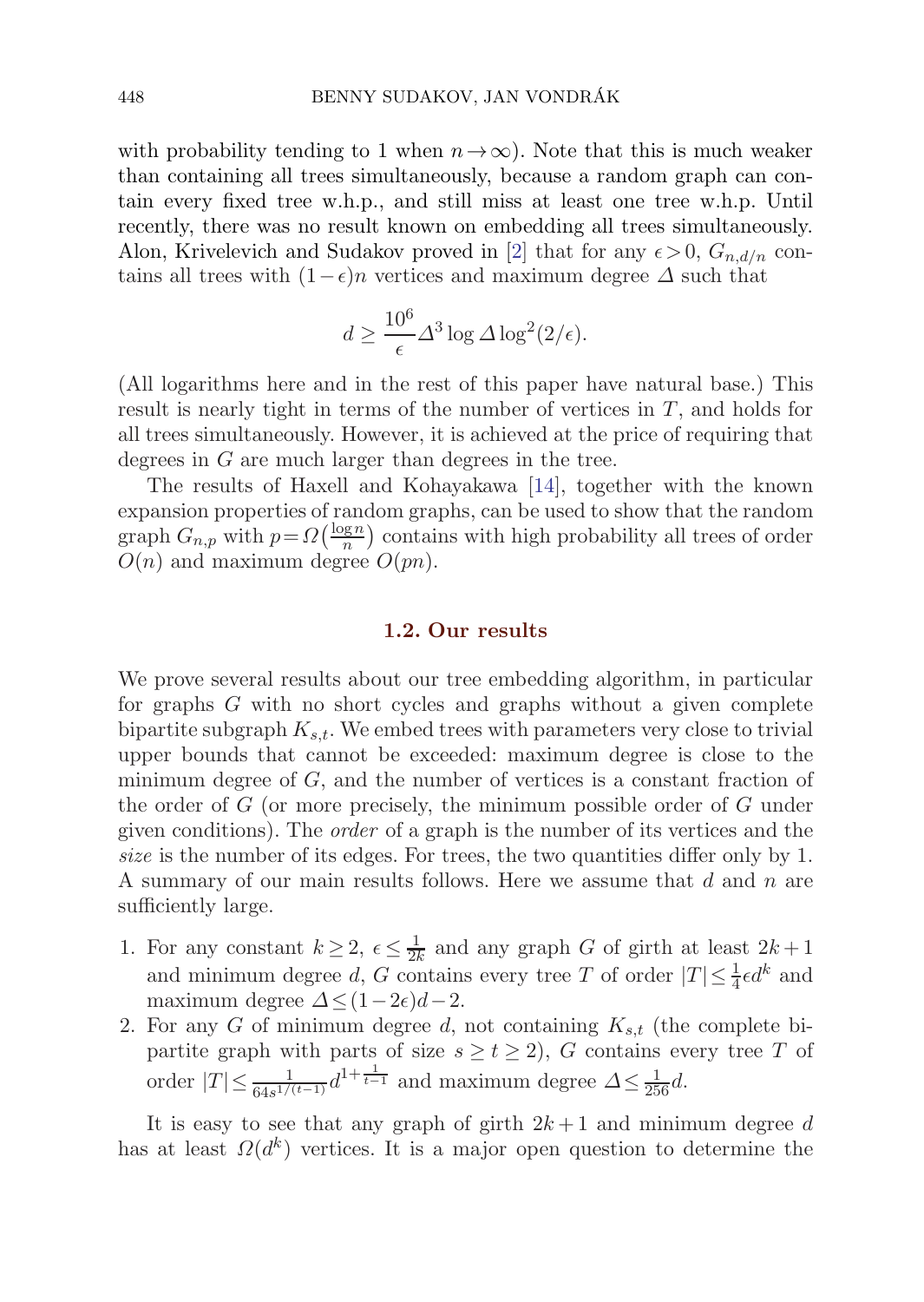smallest possible order of such graph. For values of  $k = 2,3,5$  there are known constructions obtained by Erdős and Rényi [[10\]](#page-24-0) and Benson [\[6\]](#page-24-0) of graphs of girth  $2k+1$ , minimum degree d and order  $O(d^k)$ . It is also widely believed that such constructions should be possible for all fixed  $k$ . This implies that our first statement is tight up to constant factors for  $k = 2,3,5$ and probably for all remaining k. Similarly, it is conjectured that for  $s \geq t$ there are  $K_{s,t}$ -free graphs with minimum degree d which have  $O(d^{1+\frac{1}{t-1}})$ vertices. For  $s > (t-1)!$ , such a construction was obtained by Alon, Rónyai and Szabó  $\begin{bmatrix}3\end{bmatrix}$  $\begin{bmatrix}3\end{bmatrix}$  $\begin{bmatrix}3\end{bmatrix}$  (modifying the construction in  $\begin{bmatrix}17\end{bmatrix}$ ). Hence, the order of the trees we are embedding in our second result is tight up to constant factors as well.

#### **1.3. Discussion**

**Local expansion.** Using well-known results from extremal graph theory, one can show that if a graph G contains no subgraphs isomorphic to a fixed bipartite graph H (e.g.,  $C_{2k}$  or  $K_{s,t}$ ), then it has certain expansion properties. More precisely, all small subsets of G have a large boundary. For example, if G is a  $C_4$ -free graph with minimum degree d then all subsets of G of size at most d expand by a factor of  $\Theta(d)$ . Otherwise we would get a 4-cycle by counting the number of edges between S and its boundary  $N(S)\backslash S$ . This simple observation appears to be a powerful tool in attacking various extremal problems and was used in [\[26\]](#page-25-0) and [[21\]](#page-25-0) to resolve several conjectures about cycle lengths and clique-minors in H-free graphs.

Therefore, it is natural to ask whether the expansion of  $H$ -free graphs combined with the result of Friedman and Pippenger can be used to embed large trees. Recall that to embed a tree with  $t$  vertices and maximum degree d, Friedman and Pippenger require that sets of size up to 2t−2 expand at least  $d+1$  times. Plugging this into the observation we made on the expansion of  $C_4$ -free graphs only gives embedding of trees of order  $O(d)$ in such graphs. However, to apply the more powerful result of Haxell and Kohayakawa [\[14](#page-24-0)], it is sufficient to have expansion for sets of size  $O(t/d)$ . Therefore, using this result it can be shown that  $C_4$ -free graphs contain all trees with  $O(d^2)$  vertices, which is the same order of magnitude that we prove.

One can also use the result of Haxell and Kohayakawa to embed large trees in  $K_{s,t}$ -free graphs. Indeed, it is not hard to show (see, e.g., [[21](#page-25-0)]) that if G is a  $K_{s,t}$ -free graph  $(s \geq t)$  with minimum degree d, then all subsets of G of size at most  $d^{1/(t-1)}$  expand by a factor of  $\Theta(d/s)$ . Therefore,  $K_{s,t}$ -free graphs with minimum degree d contain all trees of order  $\Omega(d^{1+1/(t-1)})$  and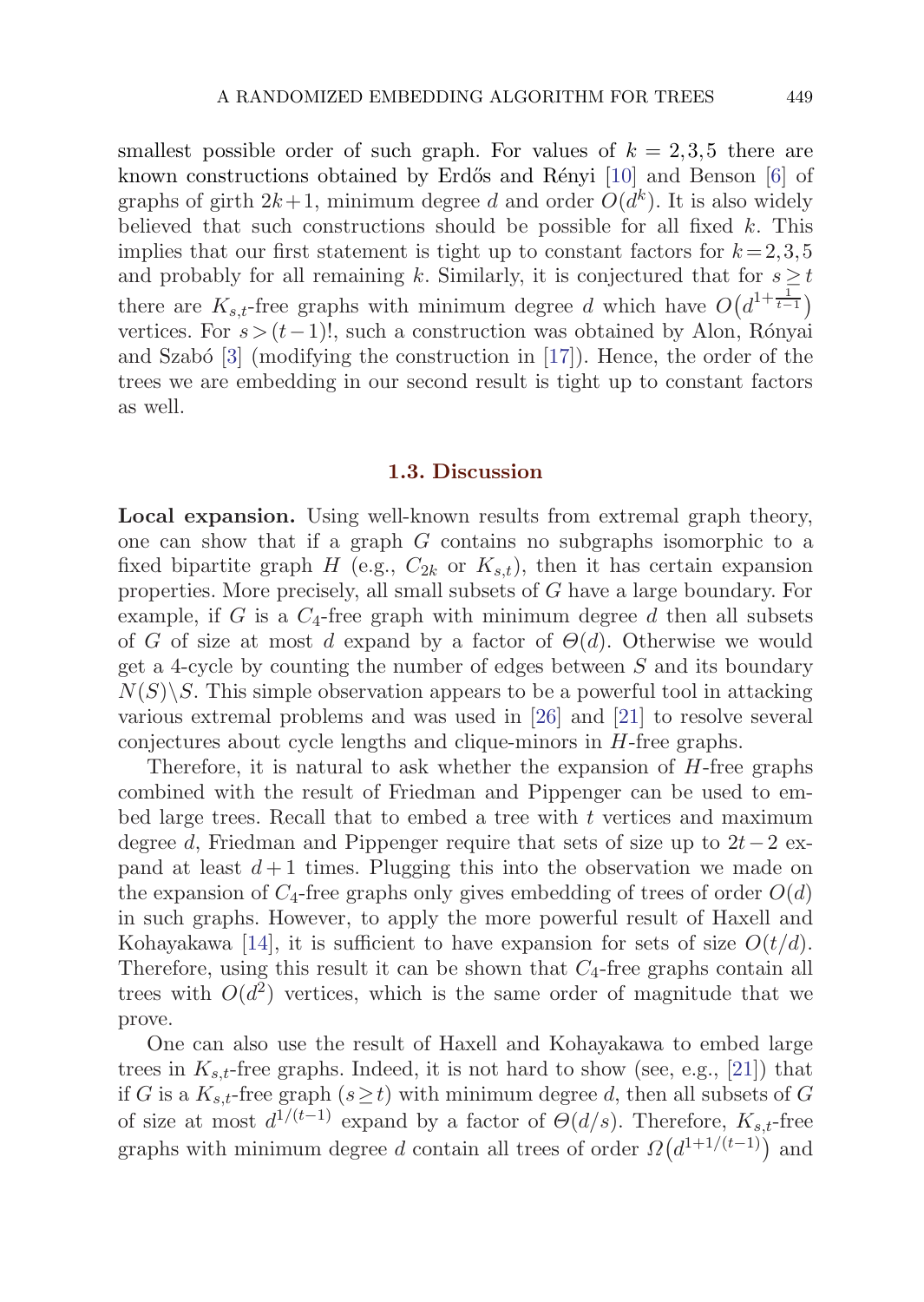<span id="page-5-0"></span>maximum degree  $O(d/s)$ . In particular, for large s the maximum degree of the tree in this result is only a tiny fraction of the degree of G. On the other hand, we embed trees whose maximum degree is proportional to d with a factor that is independent from s.

For  $k > 3$  and  $C_{2k}$ -free graphs, we also achieve better results than what follows from expansion properties. Using the best known bounds on the number of edges in a  $C_{2k}$ -free graph from [\[24](#page-25-0)], it was shown in [[21\]](#page-25-0) that any set of vertices of size  $O(d^{\lfloor k/2 \rfloor})$  in a  $C_{2k}$ -free graph with minimum degree d<br>expands by a factor of  $O(d)$ . Heing the result of Hayell and Kohayelowa [14] expands by a factor of  $\Omega(d)$ . Using the result of Haxell and Kohayakawa [\[14](#page-24-0)], this implies that  $C_{2k}$ -free graphs with minimum degree d contain all trees of order  $O(d^{\lfloor k/2+1 \rfloor})$  with degrees bounded by  $O(d)$ . However, we can embed trees of order up to  $O(d^k)$ , which is tight modulo the well known conjecture in extremal graph theory.

**Extremal results.** Our work sheds some light on why the Erdős–Sós conjecture, which we already discussed in the beginning of the introduction, becomes easier for graphs with no short cycles or no complete bipartite subgraphs  $K_{2,r}$ . These scenarios were considered, e.g., in [[8](#page-24-0),[15](#page-24-0),[12,16\]](#page-24-0). In particular, assuming that graph G has girth  $2k+1, k\geq 2$ , and minimum degree d, Jiang  $[12]$  $[12]$  $[12]$  showed how to embed in G all trees with kd vertices and degrees bounded by d. Although this is best possible, our result implies that this statement can be tight only for relatively few very special trees, i.e., those that contain several large stars of degree extremely close to d. Indeed, if we relax the degree assumption and consider trees with maximum degree at most  $(1 - \epsilon)d$ , then it is possible to embed trees of order  $O(d^k)$  rather than  $O(d)$ . Moreover, a careful analysis of our proof shows that it still works when  $\epsilon$  has order of magnitude  $k \frac{\log d}{d}$ . Therefore, even if we allow the degree of the tree to be as large as  $d - ck \log d$  for some constant c, we are still able to embed all trees of order  $\Omega(kd^{k-1}\log d)\gg kd$ .

#### **1.4. The algorithm**

All our results are proved using variants of the following very simple randomized embedding algorithm. First, arbitrarily choose some vertex  $r$  of  $T$ to be the *root*. Then for every other vertex  $u \in V(T)$  there is a unique path in T from r to u. The neighbor of u on this path is called the *parent* of u and all the remaining neighbors of u are called *children* of u. The algorithm proceeds as follows.

**Algorithm 1.** *Start by embedding the root* r *at an arbitrary vertex*  $f(r) \in$ V (G)*. As long as* T *is not completely embedded, take an arbitrary vertex*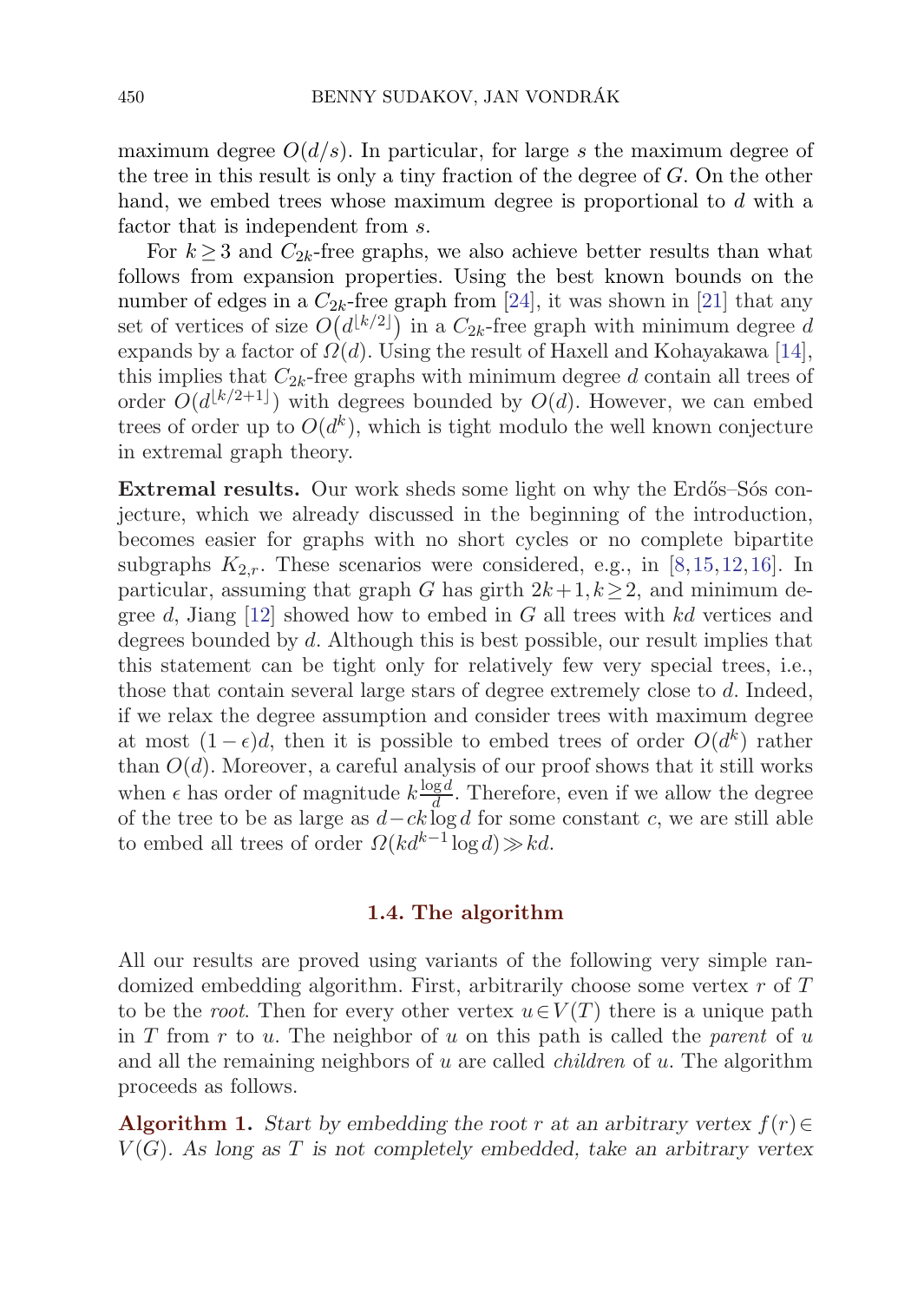<span id="page-6-0"></span> $u \in V(T)$  which is already embedded, but whose children are not. If  $f(u)$ *has enough neighbors in* G *unoccupied by other vertices of* T*, embed the children of* u *by choosing vertices uniformly at random from the available neighbors of* f(u) *and continue. Otherwise, fail.*

This algorithm can be seen as a variant of a *tree-indexed random walk*, i.e. a random process corresponding to a tree where each vertex assumes a random state depending only on the state of its parent. The notion of a tree-indexed random walk was first introduced and studied by Benjamini and Peres [[4](#page-24-0)]. It is also used in the above mentioned paper of Benjamini and Schramm [[5](#page-24-0)] to embed trees with a positive Cheeger constant into infinite expanding graphs. In our case, we consider in fact a *self-avoiding* tree-indexed random walk, where each state is chosen randomly, conditioned on being distinct from previously chosen states. The corresponding concept for a random walk is a well studied subject in probability (see, e.g., [[22](#page-25-0)]). Loosely speaking, we prove that our self-avoiding tree-indexed random walk behaves sufficiently randomly, in the sense that it does not intersect the neighborhood of any vertex more often than expected. To analyze the number of times the random process intersects a given neighborhood, we use large deviation inequalities for supermartingales.

### **1.5. A supermartingale tail estimate**

In all our proofs, we use the following tail estimate.

**Proposition 1.1.** Let  $X_1, X_2, \ldots, X_n$  be random variables in [0,1] such that *for each* k*,*

 $\mathbb{E}[X_k | X_1, X_2, \ldots, X_{k-1}] \leq a_k.$ 

Let  $\mu = \sum_{k=1}^{n} a_k$ . Then for any  $0 < \delta \leq 1$ ,

$$
\mathbb{P}\bigg[\sum_{k=1}^n X_k > (1+\delta)\mu\bigg] \le e^{-\frac{\delta^2\mu}{3}}.
$$

This can be derived easily from the proof of Theorem 3.12(b) in [\[23](#page-25-0)]. We re-state this theorem here: Let  $Y_1, Y_2, \ldots, Y_n$  be a martingale difference *sequence with*  $-a_k \le Y_k \le 1-a_k$  *for each* k, *for suitable constants*  $a_k$ *, and let*  $a = \frac{1}{n} \sum a_k$ . Then for any  $\delta > 0$ ,

$$
\mathbb{P}\bigg[\sum_{k=1}^n Y_k \ge \delta a n\bigg] \le e^{-\frac{\delta^2 a n}{2(1+\delta/3)}}.
$$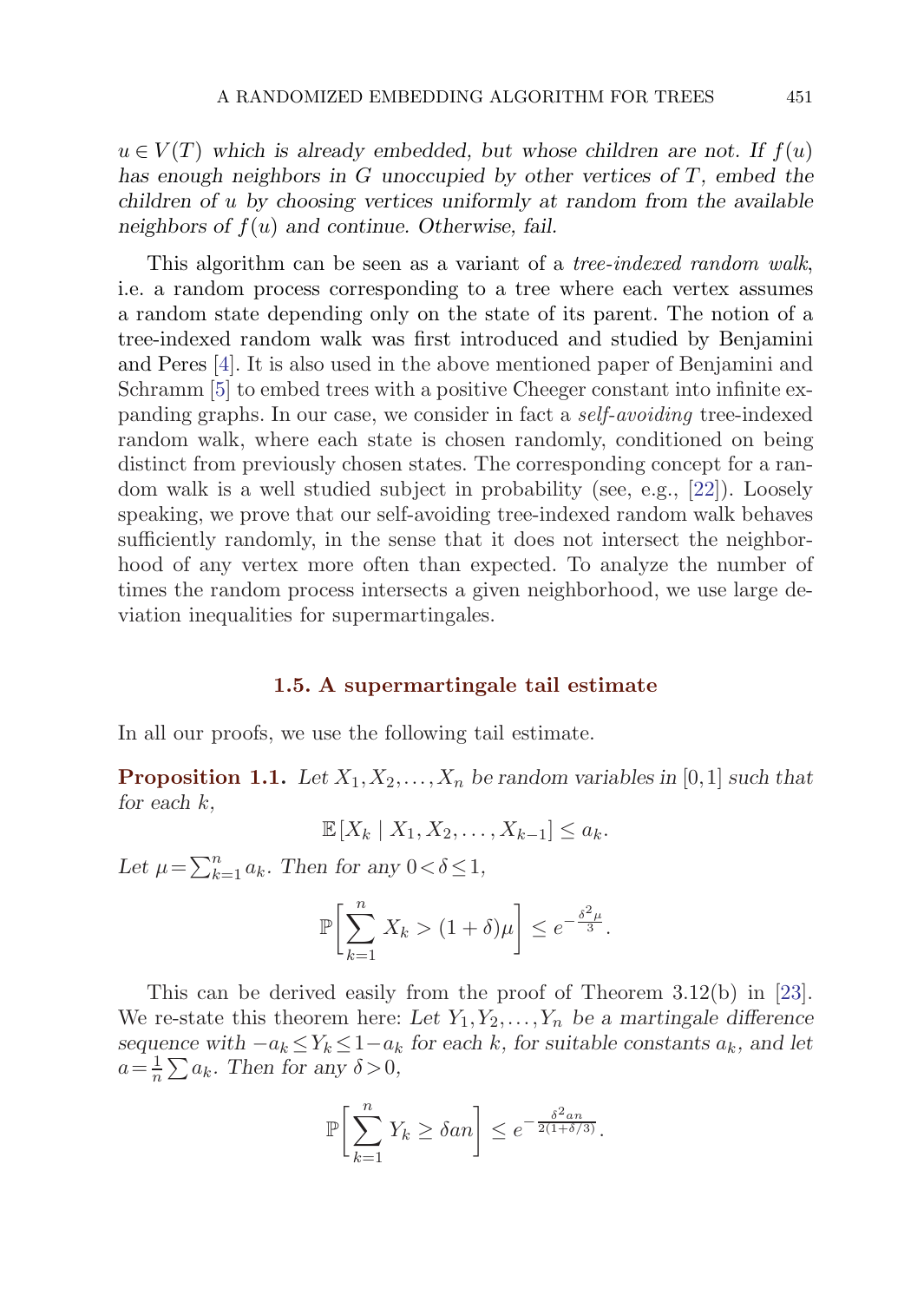<span id="page-7-0"></span>A martingale difference sequence satisfies  $\mathbb{E}[Y_k | Y_1, Y_2, \ldots, Y_{k-1}] = 0$ . However, it can be seen easily from the proof in [\[23\]](#page-25-0) that for this one-sided tail estimate, it is sufficient to assume  $\mathbb{E}[Y_k | Y_1, Y_2, \ldots, Y_{k-1}] \leq 0$ . (Such a random process is known as a *supermartingale*.) To show [Proposition 1.1,](#page-6-0) set  $Y_k = X_k - a_k$  and  $\mu = an = \sum_{k=1}^n a_k$ . The conditional expectations of  $X_k$  are bounded by  $a_k$ , hence the conditional expectations of  $Y_k$  are pop-positive as bounded by  $a_k$ , hence the conditional expectations of  $Y_k$  are non-positive as required. Since  $\delta \leq 1$ , we also replace  $2(1+\delta/3)$  by 3, and [Proposition 1.1](#page-6-0) follows.

Note also that we can always replace  $\mu$  by a larger value (e.g., by adding auxiliary random variables that are constants with probability 1), and the conclusion still holds. Hence, in [Proposition 1.1](#page-6-0) it is enough to assume  $\sum_{k=1}^n a_k \leq \mu.$ 

## **2. Embedding trees in** *C***4-free graphs**

The purpose of this section is to illustrate on a simple example the main ideas and techniques that we will use in our proofs. We start with  $C_4$ -free graphs, which is a special case of two classes of graphs we are interested in: graphs without short cycles, and graphs without  $K_{s,t}$  (note that  $K_{2,2}=C_4$ ).

Let us recall [Algorithm 1](#page-5-0). For a given rooted tree  $T$ , we start by embedding the root  $r \in V(T)$  at an arbitrary vertex  $f(r) \in V(G)$ . As long as T is not completely embedded, we take an arbitrary  $u \in V(T)$  which is already embedded but whose children are not. If  $f(u)$  has enough unoccupied neighbors in  $G$ , we embed the children of u uniformly at random in the available neighbors of  $f(u)$  and continue. Otherwise, we fail.

**Theorem 2.1.** Let  $\epsilon \leq 1/8$ , and let G be a  $C_4$ -free graph of minimum degree *at least d. For any tree* T *of order*  $|T| \leq \epsilon d^2$  *and maximum degree*  $\Delta \leq$ d−2d−2*, [Algorithm 1](#page-5-0) finds an embedding of* T *in* G *with high probability (i.e., with probability tending to 1 when*  $d \rightarrow \infty$ ).

**Example.** Before we plunge into the proof, let us consider the statement of this theorem in a particular case, where  $G$  is the incidence graph of a finite projective plane. Let  $q = d - 1$  be a prime power and consider the 3dimensional vector space over the finite field  $\mathbb{F}_q$ . Let  $V_1$  be all 2-dimensional linear subspaces of  $\mathbb{F}_q^3$  (lines in a projective plane),  $V_2$  all 1-dimensional linear<br>subspaces (points in a projective plane) and let two vertices from  $V_1$  and  $V_2$ subspaces (points in a projective plane) and let two vertices from  $V_1$  and  $V_2$ be adjacent if their corresponding subspaces contain one another. This G has  $n= 2(q^2+q+1)= 2(d^2-d+1)$  vertices, and it is bipartite and d-regular. Also, it is easy to see from the definition that G does not contain  $C_4$ . Clearly,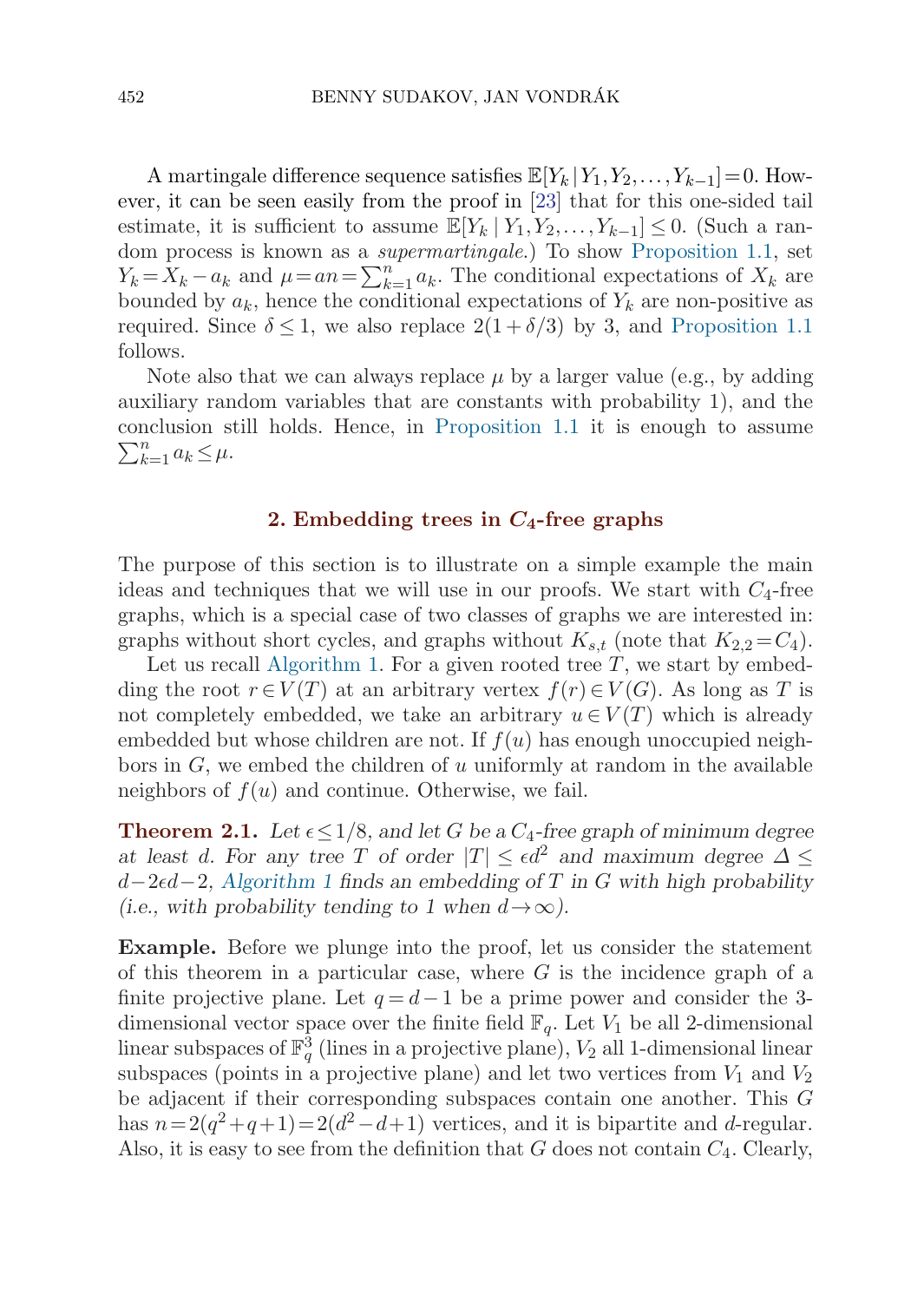we cannot embed in G trees of order larger than  $O(d^2)$  or maximum degree larger than d. In this respect, our theorem is tight up to constant factors.

It is also worth mentioning that in the analysis of our simple algorithm, the trade-off between the number of vertices in  $T$  and the maximum degree  $\Delta$  is close to being tight. Indeed, we show that for  $\Delta = (1-\epsilon)d$ , our algorithm cannot embed trees of order much larger than  $\epsilon d^2$ . Suppose we are embedding a tree  $T$  of depth 3, where the degrees of the root and its children (level 1) a tree 1 or depth 3, where the degrees or the root and its children (level 1) are  $\sqrt{d}$ . On level 2, the degrees are  $\epsilon d$  except one special vertex z of degree  $(1-\epsilon)d$ . On level 3, there are only leaves. The number of vertices in this tree is  $\epsilon d^2 + \Theta(d)$ .

We can assume that the root is embedded at a vertex corresponding to we can assume that the root is embedded at a vertex corresponding to<br>a point a. The level-1 vertices are embedded into a set  $L_1$  of  $\sqrt{d}$  random<br>lines through a The level 2 vertices are embedded into a set B of d pard lines through a. The level-2 vertices are embedded into a set  $P_2$  of d random points on these lines. Every point in the projective plane (except a) has the same probability of appearing in  $P_2$ , hence this probability is  $d/(d^2 - d) =$  $1/(d-1)$ . The level-3 vertices are embedded into random lines  $L_3$  through points in  $P_2$ , each line through a point in  $P_2$  with probability  $\epsilon$ . Now every line has probability roughly  $\epsilon$  of being in  $L_3$ , because on average, one of its points appears in  $P_2$ . Consider the point where we embed the special vertex z and assume that this is the last vertex we process in the algorithm. Each of the d lines through this point has probability roughly  $\epsilon$  of being occupied by a level-3 vertex, so on average, only  $(1-\epsilon)d$  lines are available to host the children of z. Therefore, our algorithm cannot succeed in embedding more than  $(1-\epsilon)d$  children of z.

**Proof of [Theorem 2.1](#page-7-0).** Let us fix an ordering in which the algorithm processes the vertices of  $T: V(T) = \{1, 2, ..., |V(T)|\}$ . Here, 1 denotes the root and the ordering is consistent with the structure of the tree in the sense that every vertex appears only after its parent. In step 0, the algorithm embeds the root. In step t, the children of t are embedded randomly in the yet unoccupied neighbors of  $f(t) \in V(G)$ . If t is a leaf in T, the algorithm is idle in step t.

Our goal is to argue that for large  $d$ , with high probability, the algorithm never fails. The only way the algorithm can fail is that for a vertex  $t \in V(T)$ embedded at  $v = f(t) \in V(G)$ , we are not able to place its children because too many neighbors of  $v$  in  $G$  have been occupied by other vertices of  $T$ . This is the crucial "bad event" we have to analyze:

Let  $\mathcal{B}_v$  *denote the event that at some point, more than*  $2\epsilon d + 2$  *neighbors of* v are occupied by vertices of T other than the children of  $f^{-1}(v)$ .

If we can show that with high probability,  $\mathcal{B}_v$  does not occur for any  $v \in V(G)$ , then the algorithm clearly succeeds. To do this, we will modify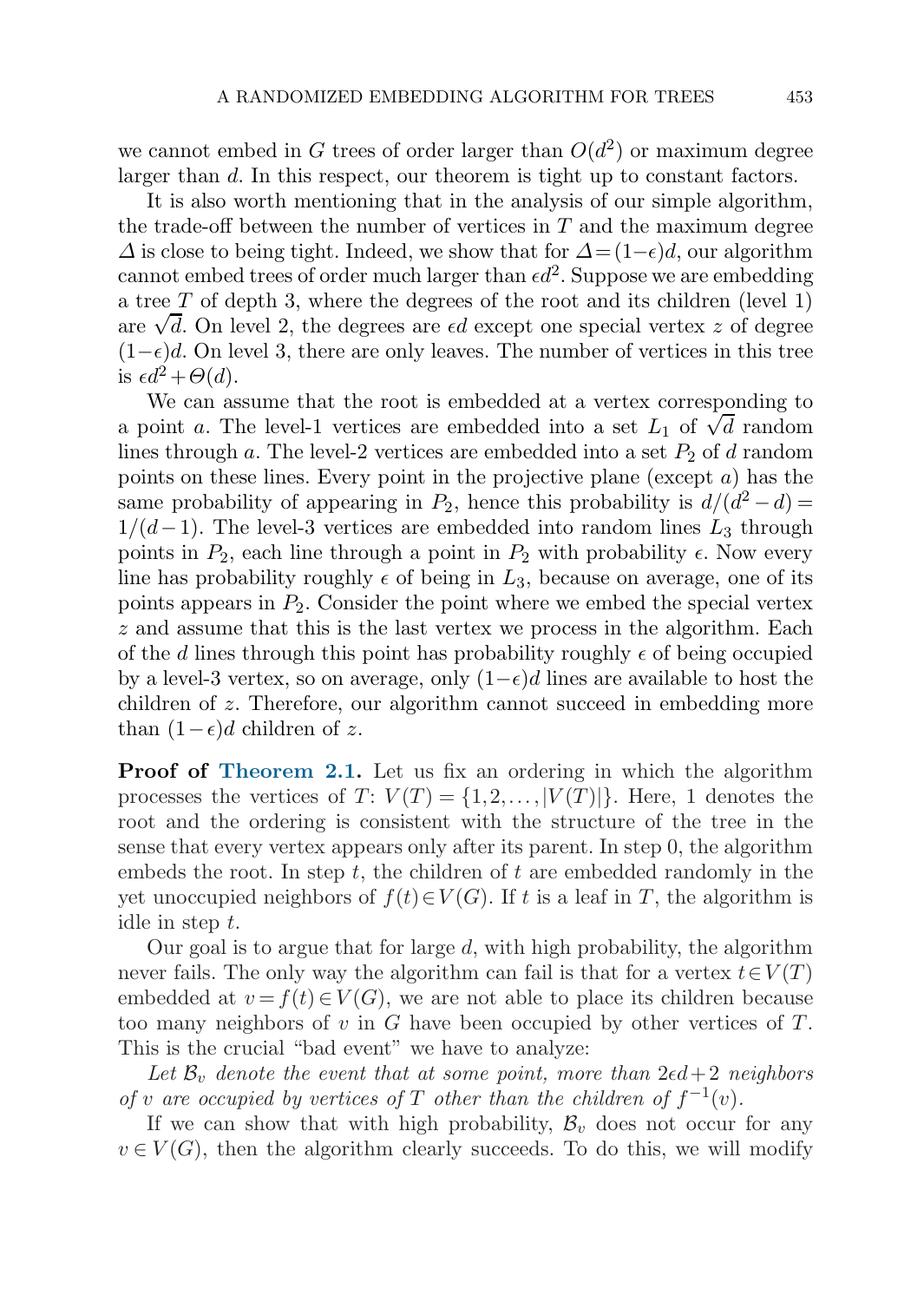<span id="page-9-0"></span>our algorithm slightly and force it to stop immediately at the moment when the first bad event occurs. Thus, in analyzing  $\mathcal{B}_v$ , we can assume that for any  $w \neq v$  the event  $\mathcal{B}_w$  has not happened yet.

Our strategy is to prove that the probability of  $\mathcal{B}_v$  for any given vertex v, even conditioned on our embedding getting "dangerously close" to  $v$ , is exponentially small in d. Then, we argue that the number of vertices which can ever get dangerously close to our embedding (i.e., the number of bad events we have to worry about) is only polynomial in  $d$ . Therefore, we conclude that with high probability, no bad event occurs.

**Lemma 2.2.** Let  $\epsilon \leq \frac{1}{8}$  and  $d \geq 24$ . For a vertex  $v \in V(G)$ , condition on any history  $H$  of running the algorithm up to a certain point such that at most *history* H *of running the algorithm up to a certain point such that at most* 2 *vertices of* T *have been embedded in* N(v)*. Then*

$$
\mathbb{P}[\mathcal{B}_v \mid \mathcal{H}] \le e^{-\epsilon d/18}.
$$

**Proof.** For  $t = 1, 2, \ldots, |V(T)|$ , let  $X_t$  be the indicator variable of the event that  $f(t) \neq v$  but some child of t gets embedded in  $N(v)$ . Here we use the property that G is  $C_4$ -free. Note that if  $f(t) = w \neq v$ , w can have at most one neighbor in  $N(v)$ , or else we have a 4-cycle. Therefore, t can have at most one child embedded in  $N(v)$  and  $X_t$  represents the number of vertices in  $N(v)$ , which are occupied by the children of t.

We condition on a history  $H$  of running the algorithm up to step h, such that at most 2 vertices of  $N(v)$  have been occupied so far. The bad event  $\mathcal{B}_v$  can occur only if  $X = \sum_{t=h+1}^{|\hat{T}|} X_t > 2\epsilon d$ . Therefore, our goal is to prove that this happens only with very small probability that this happens only with very small probability.

Each vertex chooses the embedding of its children randomly, out of at least  $d-2\epsilon d-2$  still available choices (here we assume that no bad event  $B_w$ occurred before  $\mathcal{B}_v$  for any  $w \neq v$ , or else the algorithm has failed already). Thus we get

$$
\mathbb{E}[X_t] \le \frac{d_T(t)}{d - 2\epsilon d - 2} \le \frac{d_T(t)}{2d/3}
$$

where  $d_T(t)$  is the number of children of the vertex t in T. We also used  $\epsilon \leq 1/8$  and  $d \geq 24$ . This holds even conditioned on any previous history of the algorithm, since the decisions for each vertex are made independently. We are interested in the probability that  $X = \sum_{t=h+1}^{|T|} X_t$  exceeds 2*ed*. Using<br>the fact that  $\sum_{t=1}^{|T|} \frac{d(x_t)-T}{|T|} = 1 \leq \epsilon d^2$  we can bound the expectation of Y the fact that  $\sum_{t \in T} d_T(t) = |T| - 1 \le \epsilon d^2$ , we can bound the expectation of X by

$$
\mu = \mathbb{E}[X] = \sum_{t=h+1}^{|T|} \mathbb{E}[X_t] \le \sum_{t \in T} \frac{d_T(t)}{2d/3} \le \frac{3}{2} \epsilon d.
$$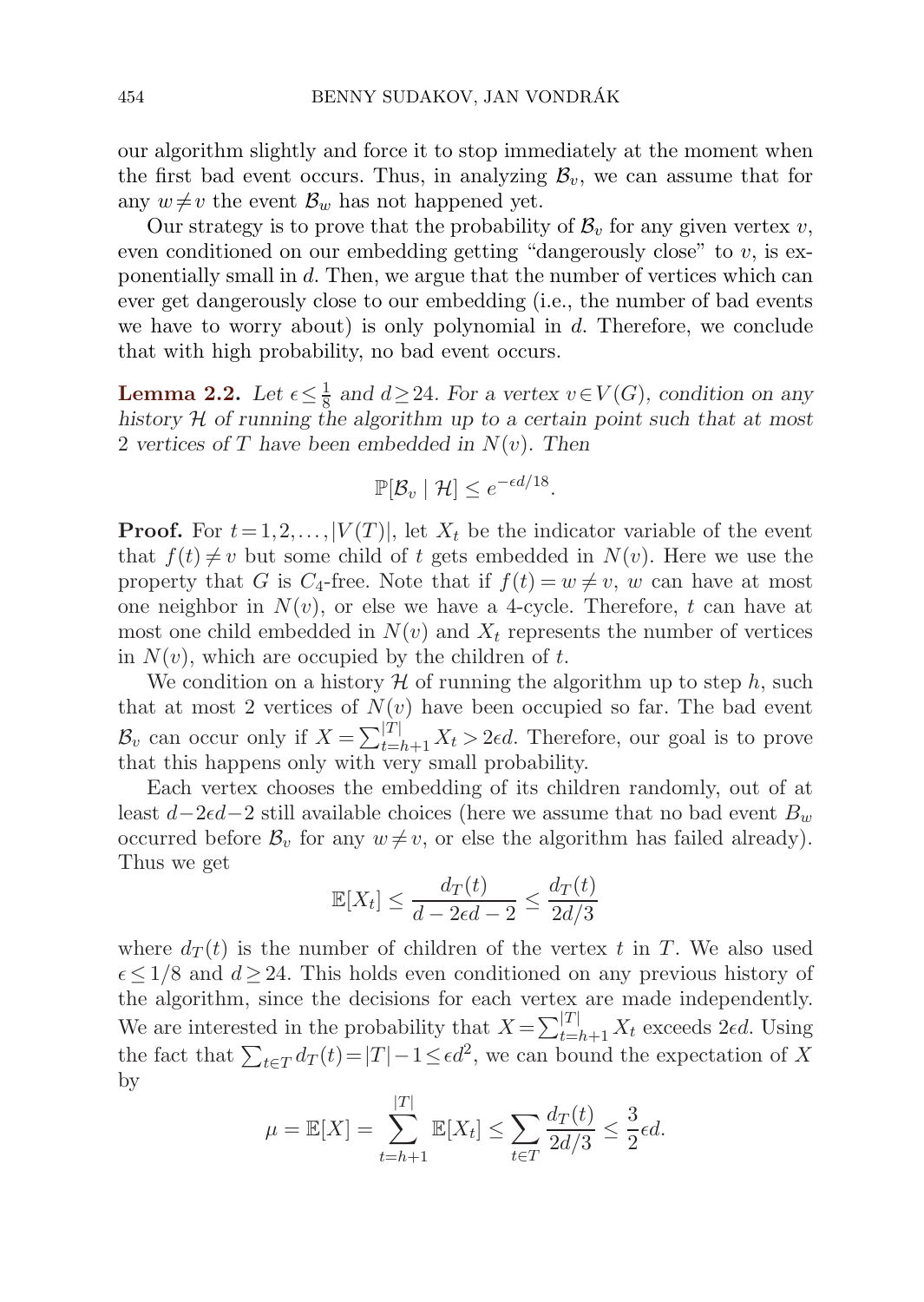We use the supermartingale tail estimate [\(Proposition 1.1](#page-6-0)) with  $\delta = \frac{1}{3}$  and  $\mu = \frac{3}{3}d$ .  $\mu = \frac{3}{2}\epsilon d$ :

$$
\mathbb{P}[X > 2\epsilon d] \le e^{-\delta^2 \mu/3} = e^{-\mu/27} = e^{-\epsilon d/18}.
$$

Therefore, the bad event  $\mathcal{B}_v$  happens with probability at most  $e^{-\epsilon d/18}$ .

Our final goal is to argue that with high probability, no bad event  $\mathcal{B}_v$ occurs for any vertex  $v \in V(G)$ . Since the number of vertices could be potentially unbounded by any function of d, we cannot apply a straightforward union bound over all vertices in the graph. However, we observe that the number of vertices for which  $\mathcal{B}_v$  can potentially occur is not very large.

Define  $\mathcal{D}_v$  to be the event that at some point in the algorithm, two vertices in  $N(v)$  are occupied by vertices of T. This is the event that the embedding of T gets "dangerously close" to v. Observe that if  $\mathcal{D}_v$  is "witnessed" by the pair of vertices of T which are placed in  $N(v)$ , each pair of vertices of T can witness at most one event  $\mathcal{D}_{v}$  (otherwise the same pair is in the neighborhood of two vertices which implies a  $C_4$ ). Since T has at most  $\epsilon d^2$ vertices, the event  $\mathcal{D}_v$  can occur for at most  $\epsilon^2 d^4$  vertices in any given run of the algorithm.

Clearly, the events  $\mathcal{B}_v$  satisfy  $\mathcal{B}_v \subseteq \mathcal{D}_v$ . Let us analyze the probability of  $\mathcal{B}_v$ , conditioned on  $\mathcal{D}_v$ . The event  $\mathcal{D}_v$  can be written as a union of all histories  $\mathcal H$  of running the algorithm up to the point where two vertices of  $T$ get embedded in  $N(v)$ . By [Lemma 2.2,](#page-9-0)

$$
\mathbb{P}[\mathcal{B}_v \mid \mathcal{H}] < e^{-\epsilon d/18}
$$

for any such history  $H$ . By taking the union of all these histories, we get

$$
\mathbb{P}[\mathcal{B}_v \mid \mathcal{D}_v] < e^{-\epsilon d/18}.
$$

Now we can estimate the probability that  $\mathcal{B}_v$  ever occurs for any vertex v:

$$
\mathbb{P}[\exists v \in V; \mathcal{B}_v \text{ occurs}] \le \sum_{v \in V} \mathbb{P}[\mathcal{B}_v] = \sum_{v \in V} \mathbb{P}[\mathcal{B}_v \mid \mathcal{D}_v] \mathbb{P}[\mathcal{D}_v] \le e^{-\epsilon d/18} \sum_{v \in V} \mathbb{P}[\mathcal{D}_v].
$$

Since  $\mathcal{D}_v$  can occur for at most  $\epsilon^2 d^4$  vertices in any given run of the algorithm, we have  $\sum_{v \in V} \mathbb{P}[\mathcal{D}_v] \leq \epsilon^2 d^4$ . Thus

$$
\mathbb{P}[\exists v \in V; \mathcal{B}_v \text{ occurs}] \le \epsilon^2 d^4 e^{-\epsilon d/18} \to 0,
$$

when  $d \rightarrow \infty$ . Hence the algorithm succeeds with high probability.

Ш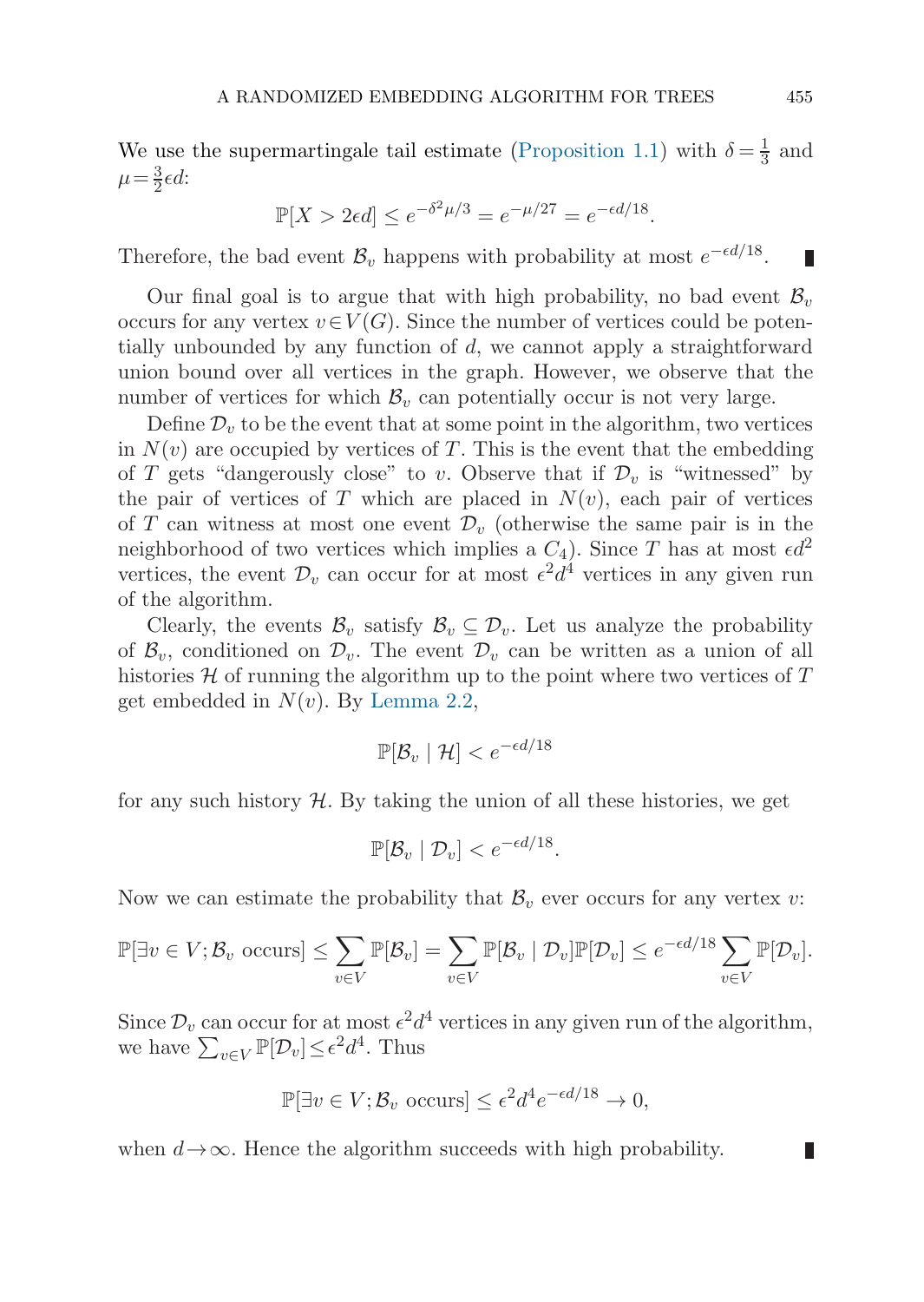#### **3. Embedding trees in** *Ks,t***-free graphs**

<span id="page-11-0"></span>Next, we consider the case of graphs which contain no complete bipartite subgraph  $K_{s,t}$  with parts of size s and t. We assume that  $s \geq t$ . It is known that the extremal size of such graphs depends essentially only on the value of the smaller parameter t. Indeed, by the result of Kővári, Sós and Turán [\[18](#page-24-0)], the number of vertices in a  $K_{s,t}$ -free graph with minimum degree d is at least  $c d^{t/(t-1)}$ , where only the constant c depends on s. For relatively high values of  $s$   $(s > (t-1)!)$  there are known constructions (see, e.g., [[17](#page-24-0),[3\]](#page-24-0)) of  $K_{s,t}$ -free graphs achieving this bound. Moreover, it is conjectured that  $\Theta(d^{t/(t-1)})$  is the correct bound for all  $s \geq t$ . This implies that one cannot embed trees larger than  $O(d^{t/(t-1)})$  in a  $K_{s,t}$ -free graph with minimum degree d. Also, it is obvious that the maximum degree in the tree should be  $O(d)$ . In this section we show how to embed trees with parameters very close to these natural limits. It is easier to analyze our algorithms in the case when the maximum degrees in the tree are in fact bounded by  $O(d/t)$ . First, we obtain this weaker result, and then present a more involved analysis which shows that our algorithm also works for trees with maximum degree at most  $\frac{1}{256}d$ . Our algorithm here is a slight modification of [Algorithm 1.](#page-5-0)

**Algorithm 2.** For each vertex  $v \in V(G)$ , fix a set of d neighbors  $N_+(v) \subseteq$ N(v)*. Start by embedding the root of the tree* r∈T *at an arbitrary vertex* f(r) ∈ V (G)*. As long as* T *is not completely embedded, take an arbitrary vertex*  $u \in V(T)$  *which is already embedded but whose children are not. If*  $f(u)$  has enough neighbors in  $N_+(f(u))$  unoccupied by other vertices of T, *embed the children of* u *one by one, by choosing vertices uniformly at random from the available vertices in*  $N_{+}(f(u))$ *, and continue. Otherwise, fail.* 

The only difference from the original algorithm is that when embedding the children of a vertex, we choose from a predetermined set of d neighbors rather than all possible neighbors. Since the maximum degree of G can be very large, this modification is useful in the analysis of our algorithm. It allows us to bound the number of dangerous events. However, we believe that the original algorithm works as well and only our proof requires this modification.

**Theorem 3.1.** Let G be a  $K_{s,t}$ -free graph  $(s \geq t)$  with minimum degree d. *For any tree T of order*  $|T| \leq \frac{1}{64} s^{-1/(t-1)} d^{t/(t-1)}$  *and maximum degree*  $\Delta \leq$ <br> $\frac{1}{64} d^{-1}$  *Algorithm 2 finds an embedding of T in G with high probability*  $\frac{1}{64t}d$ , Algorithm 2 finds an embedding of T in G with high probability.

**Proof.** We follow the strategy of defining bad events for each vertex  $v \in V(G)$ and bounding the probability that any such event occurs.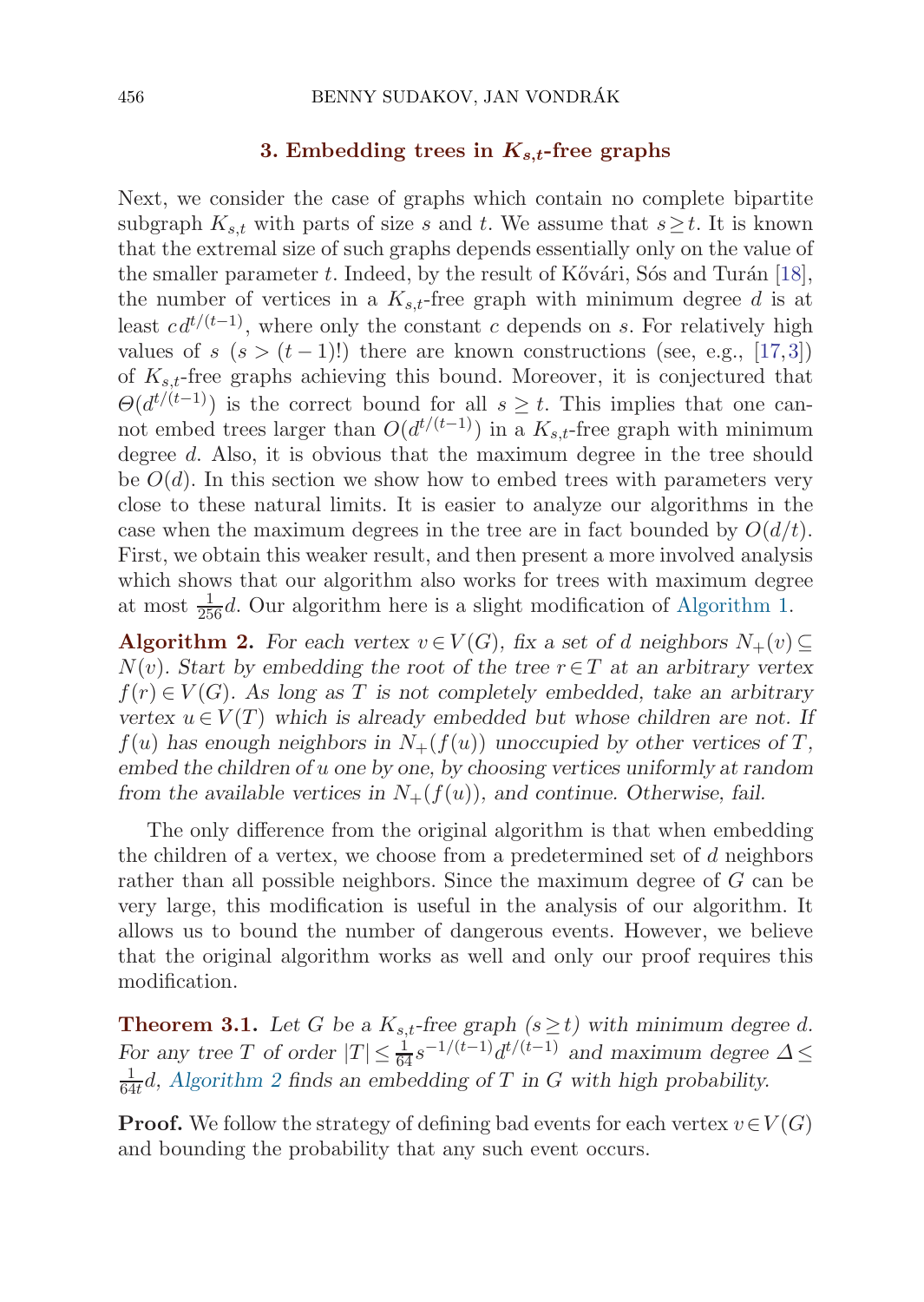Let  $\mathcal{B}_v$  denote the event that at some stage of the algorithm, more than  $\frac{1}{2}d+2t$  *vertices in*  $N_+(v)$  *are occupied by vertices of*  $T$  *other than children* of  $f^{-1}(v)$  $\int_{0}^{1} f^{-1}(v)$ .

Note that (as in the previous section) to bound the probability of a bad event, we assume that our algorithm stops immediately at the moment when the first such event occurs. To simplify our analysis, we also assume that the children of every vertex of  $T$  are embedded in some particular order, one by one. As long as  $\mathcal{B}_v$  does not occur, we have at least  $\frac{1}{2}d-2t$  unoccupied vertices<br>in  $N_v(v)$ . Since all degrees in the tree are bounded by  $\frac{1}{2}d < \frac{1}{2}d$ , we have in  $N_{+}(v)$ . Since all degrees in the tree are bounded by  $\frac{1}{64t}d \leq \frac{1}{64}d$ , we have enough space for the children of any vertex to be embedded in  $N_{+}(v)$ . As we enough space for the children of any vertex to be embedded in  $N_{+}(v)$ . As we embed the children one by one, the last child still has at least  $\frac{1}{2}d-2t-\frac{1}{64}d \geq \frac{1}{4}d$ <br>choices available (for large enough d) choices available (for large enough  $d$ ).

The new complication here is that another vertex  $w$  could share many neighbors with v. Unlike in the case of  $K_{2,2}$ -free graphs, where any two vertices can share at most 1 neighbor, in  $K_{s,t}$ -free graphs (for  $s \ge t > 2$ ), we do not have any bound on the number of shared neighbors. Therefore we have to proceed more carefully. For every vertex  $v$  in  $G$ , we partition all other vertices into two sets depending on how many neighbors they have in  $N_{+}(v)$ :

• 
$$
L_v = \{w \neq v : |N_+(v) \cap N_+(w)| \leq 2s^{\frac{1}{t-1}} d^{\frac{t-2}{t-1}}_{\frac{t-2}{t-2}}\}.
$$

• 
$$
M_v = \{w \neq v : |N_+(v) \cap N_+(w)| > 2s^{\frac{1}{t-1}}d^{\frac{t-2}{t-1}}\}.
$$

The idea is that the vertices in  $L_v$  are harmless because the fraction of their children that affect  $N_+(v)$  is  $O(d^{-1/(t-1)})$ . Since the trees we are embedding have  $O(d^{1+1/(t-1)})$  vertices, we show that the expected impact of these children on  $N_{+}(v)$  is  $O(d)$ .

The vertices in  $M_v$  have to be treated in a different way, because the fraction of their children in  $N_{+}(v)$  could be very large. However, we prove that the total number of edges between  $M_v$  and  $N_+(v)$  cannot be too large, otherwise we would get a copy of  $K_{s,t}$  in G. Therefore, the impact of the children of  $M_v$  on  $N_+(v)$  can be also controlled. Again, we "start watching" a bad event for vertex v only at the moment when it becomes dangerous.

Let  $\mathcal{D}_v$  *denote the event that at least t vertices in*  $N_+(v)$  *are occupied by vertices of the tree* T *which are not children of*  $f^{-1}(v)$ *.* 

**Lemma 3.2.** *Let* H *be a fixed history of running the algorithm up to a* point where at most t vertices in  $N_{+}(v)$  are occupied. Conditioned on  $H$ , the probability that the children of vertices embedded in  $L_v$  will ever occupy *more than*  $\frac{1}{4}d + t$  *vertices in*  $N_+(v)$  *is at most*  $e^{-d/24}$ .

**Proof.** We use an argument similar to the proof of [Lemma 2.2](#page-9-0). Fix an ordering of the vertices of T starting from the root,  $i=1,2,\ldots,|T|$ , as they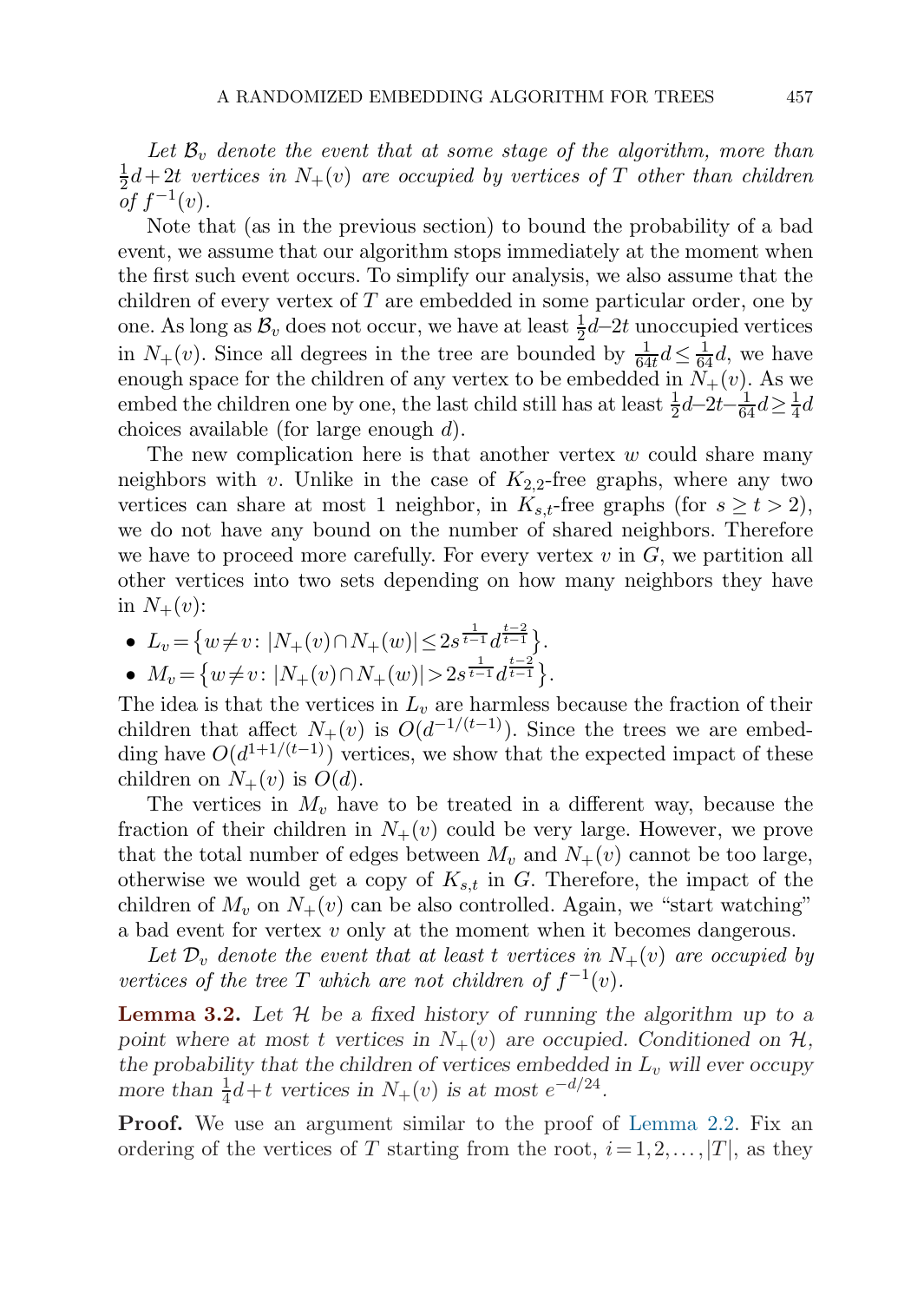are processed by the algorithm. Suppose that vertices  $1, \ldots, h$  were embedded during the history  $\mathcal{H}$ . Let  $X_i$  be the indicator variable of the event that  $i \in T$  is embedded in  $N_{+}(v)$  and the parent of i was embedded in  $L_{v}$ . As long as the algorithm does not fail (i.e., no bad event happened), for each vertex  $i \in T$ , when it is embedded we have at least  $d - \frac{1}{2}d - 2t - \frac{1}{64}d \ge$ <br> $\frac{1}{2}d$  choices for where to place the vertex. This holds even if we condition  $\frac{1}{4}d$  choices for where to place the vertex. This holds even if we condition<br>on any fixed embedding of the vertices  $i < i$  Moreover, the embedding on any fixed embedding of the vertices  $j < i$ . Moreover, the embedding decisions for different vertices are independent. Since we assume that the parent of i was embedded in  $L_v$ , at most  $2s^{1/(t-1)}d^{(t-2)/(t-1)}$  of these choices are in  $N_{+}(v)$ . Therefore, conditioned on any previous history H such that i was not embedded yet

$$
\mathbb{P}[X_i = 1 \mid \mathcal{H}] \le \frac{2s^{\frac{1}{t-1}} d^{\frac{t-2}{t-1}}}{\frac{1}{4}d} = 8 \left(\frac{s}{d}\right)^{\frac{1}{t-1}}.
$$

Summing up over such vertices i in the tree, whose number is at most  $|T| \leq$  $\frac{1}{64} s^{-1/(t-1)} d^{t/(t-1)}$ , we have

$$
\mathbb{E}\left[\sum_{i=h+1}^{|T|} X_i \mid \mathcal{H}\right] = \sum_{i=h+1}^{|T|} \mathbb{E}[X_i = 1 \mid \mathcal{H}] \leq |T| \cdot 8\left(\frac{s}{d}\right)^{\frac{1}{t-1}} \leq \frac{1}{8}d.
$$

Since, the upper bound on  $\mathbb{P}[X_i = 1 | \mathcal{H}]$  is still valid even if we also condition on a fixed embedding of all vertices  $j < i$ , by [Proposition 1.1](#page-6-0) with  $\mu = \frac{1}{8}d$ <br>and  $\delta = 1$ and  $\delta = 1$ ,

$$
\mathbb{P}\left[\sum_{i=h+1}^{|T|} X_i > \frac{1}{4}d \mid \mathcal{H}\right] < e^{-d/24}.
$$

By definition of  $H$ , during the first h steps of the algorithm only at most t vertices in  $N_{+}(v)$  have been occupied. Therefore, the probability that more than  $\frac{1}{4}d+t$  vertices are ever occupied is at most  $e^{-d/24}$ . than  $\frac{1}{4}d+t$  vertices are ever occupied is at most  $e^{-d/24}$ .

Next, we treat the vertices whose parent is embedded in  $M_v$ . Recall that each vertex in  $M_v$  has many neighbors in  $N_+(v)$ . However, the number of edges between  $M_v$  and  $N_+(v)$  cannot be too large. Observe that there is no  $K_{s,t-1}$  in G with s vertices in  $N_+(v)$  and  $t-1$  vertices in  $M_v$ , or else we would obtain a copy of  $K_{s,t}$  by adding v to the part of size  $t-1$ . Also, this shows that for  $t = 2$ ,  $M_v$  must be empty. Indeed, by definition any vertex in  $M_v$  has at least 2s neighbors in  $N_+(v)$ , which together with vertex v would form  $K_{2s,2}$ . So in the following, we can assume  $s \ge t \ge 3$ . The following is a standard estimate in extremal graph theory, whose short proof we include here for the sake of completeness.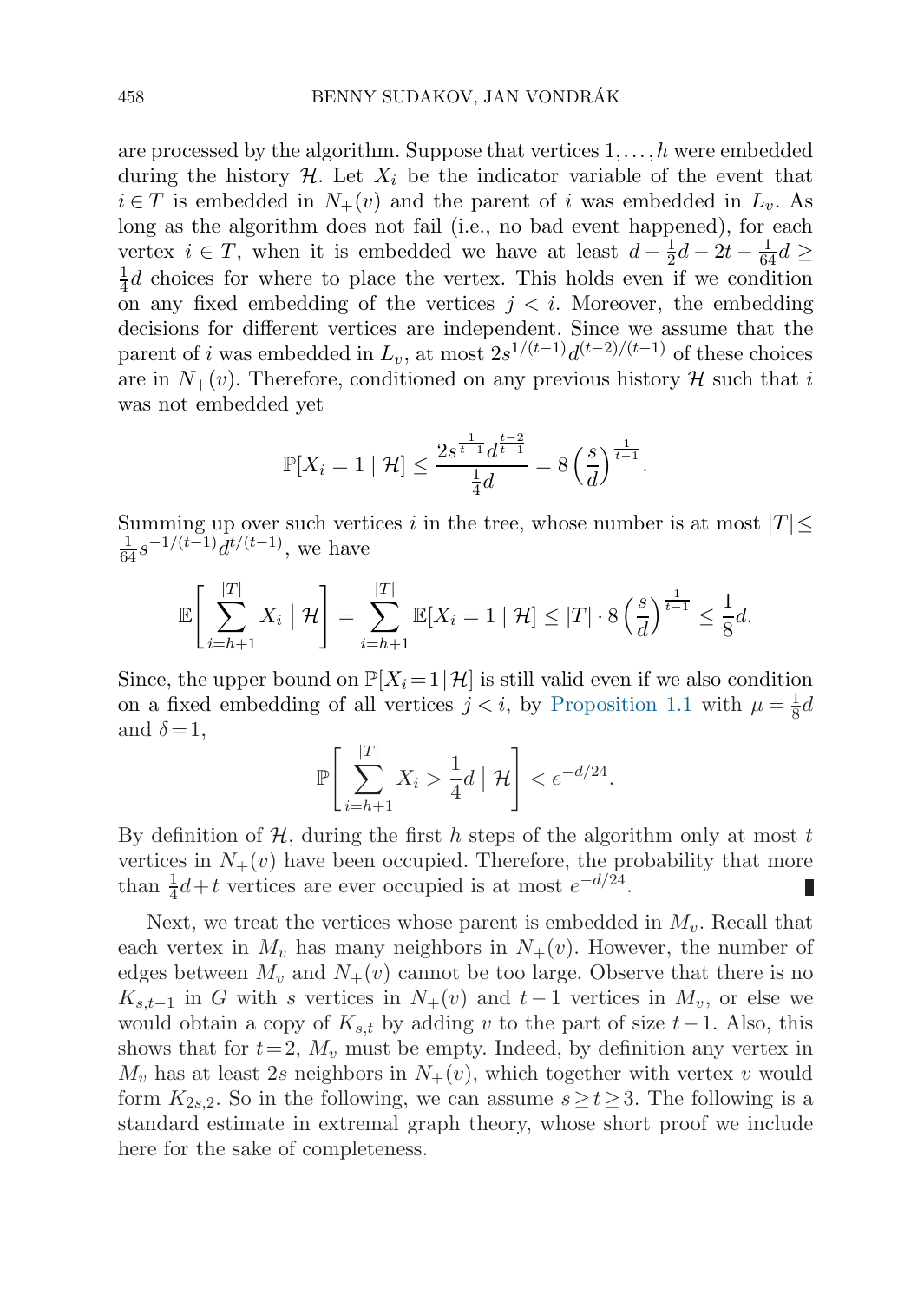<span id="page-14-0"></span>**Lemma 3.3.** Consider a subgraph  $H<sub>v</sub>$  containing the edges between  $M_v$  and  $N_+(v)$ , where  $|N_+(v)| = d$ , every vertex in  $M_v$  has at least  $2s^{1/(t-1)}d^{(t-2)/(t-1)}$  *neighbors in*  $N_+(v)$ *, and the graph does not con* $t \sin K_{s,t-1}$  *(with s vertices in*  $N_+(v)$  *and*  $t-1$  *vertices in*  $M_v$ *). Then*  $H_v$  *has at most* 2td *edges.*

**Proof.** Let m denote the number of edges in  $H_v$ , and assume  $m > 2td$ . Let N denote the number of copies of  $K_{1,t-1}$  (a star with  $t-1$  edges) in  $H_v$ , with 1 vertex in  $N_{+}(v)$  and  $t-1$  vertices in  $M_v$ . By convexity, the minimum number of  $K_{1,t-1}$  in  $H_v$  is attained when all vertices in  $N_+(v)$  have the same degree  $m/|N_+(v)|$ . Therefore

$$
N \ge |N_{+}(v)| \left( \frac{\frac{m}{|N_{+}(v)|}}{t-1} \right) = d \left( \frac{\frac{m}{d}}{t-1} \right).
$$

Our assumption that  $m > 2td$  implies that  $\frac{m}{d}, \frac{m}{d} - 1, \ldots, \frac{m}{d} - (t - 2) \ge \frac{m}{2d}$  and therefore therefore

$$
N \ge d \frac{\left(\frac{m}{2d}\right)^{t-1}}{(t-1)!} = \frac{m^{t-1}}{(t-1)! 2^{t-1} d^{t-2}}.
$$

Since all the degrees in  $M_v$  are at least  $2s^{1/(t-1)}d^{(t-2)/(t-1)}$ , we have  $m \geq$  $2s^{1/(t-1)}d^{(t-2)/(t-1)}|M_v|$ . Then  $m^{t-1} \geq 2^{t-1}sd^{t-2}|M_v|^{t-1}$  and

$$
N \ge \frac{m^{t-1}}{(t-1)!2^{t-1}d^{t-2}} \ge \frac{s|M_v|^{t-1}}{(t-1)!} \ge s\binom{|M_v|}{t-1}.
$$

Consequently, there must be a  $(t-1)$ -tuple in  $M_v$  which appears in at least s copies of  $K_{1,t-1}$ . This creates a copy of  $K_{s,t-1}$ , contradiction.

**Lemma 3.4.** *Let* H *be a fixed history of running the algorithm up to a* point where at most t vertices in  $N_{+}(v)$  are occupied. Then, conditioned on  $H$ , the probability that the children of vertices embedded in  $M_v$  will ever occupy more than  $\frac{1}{4}d+t$  vertices in  $N_+(v)$  is at most  $t\sqrt{d}e^{-\frac{1}{24t}\sqrt{d}}$ .

**Proof.** As we mentioned, we can assume  $s \ge t \ge 3$ , or else  $M_v$  is empty. Consider the vertices in  $M_v$ , and for every  $w \in M_v$ , denote the number of edges from w to  $N_+(v)$  by  $d_w$ . We know that each vertex  $w \in M_v$  has  $d_w \geq 2s^{1/(t-1)}d^{(t-2)/(t-1)} \geq 2\sqrt{d}$  (using  $t \geq 3$ ). From Lemma 3.3, we know that the total number of these edges is  $\sum_{w \in M_v} d_w \leq 2td$ . This implies that  $|M_v| \leq 2td/(2\sqrt{d})=t\sqrt{d}.$ 

Suppose we have already seen the history  $\mathcal{H}$ , and consider  $w \in M_v$ . Counting from this point onwards, let  $X_w$  denote the number of tree vertices embedded in  $N_{+}(v)$ , whose parent is embedded at w. We claim that with high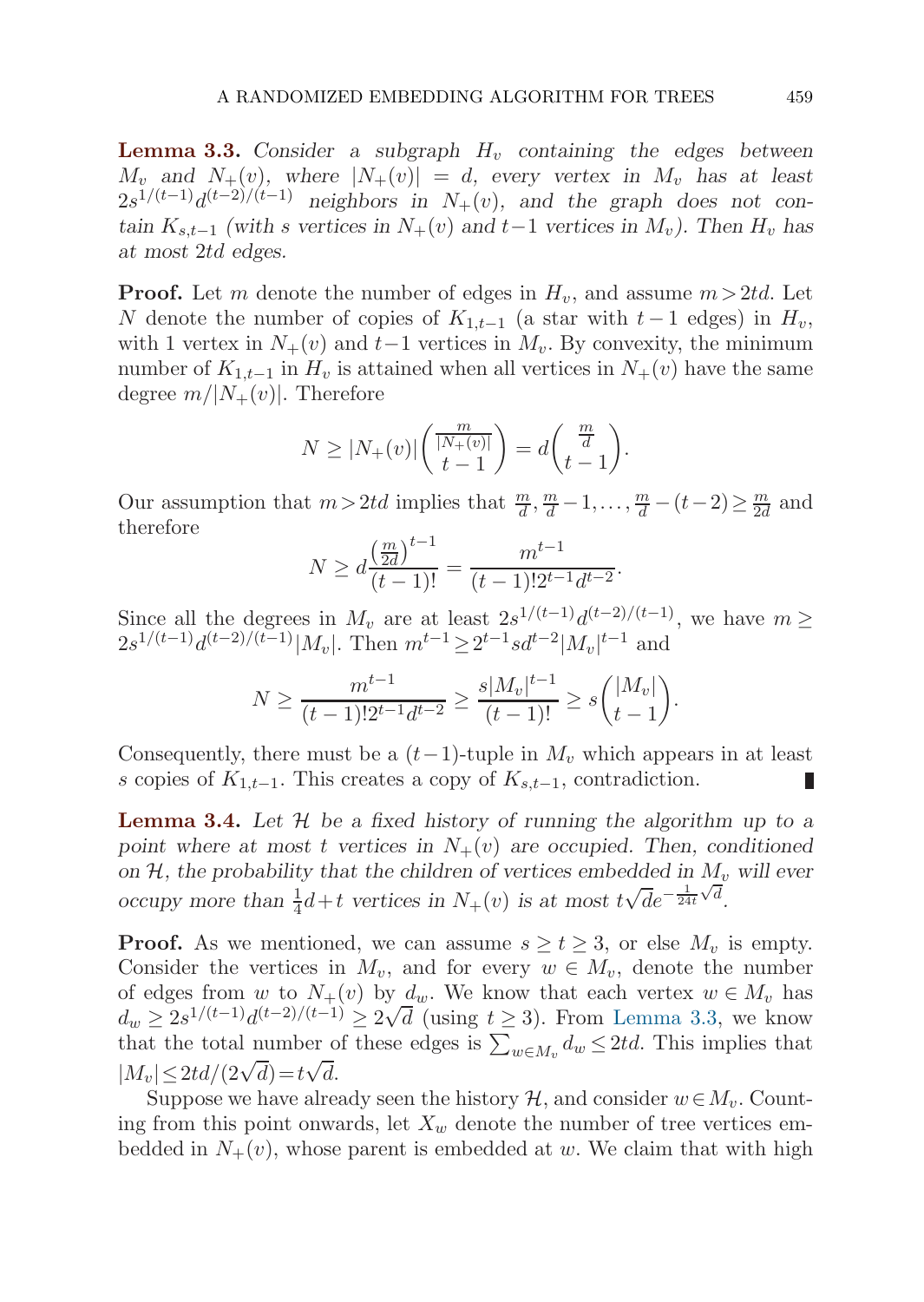probability,  $X_w \leq \frac{1}{8t} d_w$ . This can be seen as follows. Suppose that  $f(x) = w$ <br>for some  $x \in V(T)$ . The degree of x in T is at most  $\frac{1}{4} d$  and the children for some  $x \in V(T)$ . The degree of x in T is at most  $\frac{1}{64t}d$  and the children<br>of x are embedded one by one. Hence as we already explained if no bad of  $x$  are embedded one by one. Hence as we already explained, if no bad event  $\mathcal{B}_w$  happened so far, each child y has at least  $\frac{1}{4}d$  choices available<br>for its embedding Therefore, even conditioned on the embedding of the for its embedding. Therefore, even conditioned on the embedding of the previous children, the probability that y is embedded in  $N_{+}(v)$  is at most  $p = \min\{1, d_w / (\frac{1}{4}d)\}\.$  So  $X_w$  satisfies the conditions of [Proposition 1.1](#page-6-0) with  $d - 1$  $\mu = \frac{1}{64t} \tilde{d} \cdot d_w / (\frac{1}{4} \tilde{d}) = \frac{1}{16t} d_w$ . By [Proposition 1.1](#page-6-0) with  $\delta = 1$ ,

$$
\mathbb{P}\Big[X_w > \frac{1}{8t}d_w\Big] \le e^{-\mu/3} = e^{-\frac{1}{48t}d_w} \le e^{-\frac{1}{24t}\sqrt{d}},
$$

using  $d_w \ge 2\sqrt{d}$ . By the union bound, the probability that  $X_w > \frac{1}{8t}d_w$  for some  $w \in M_v$  is at most  $|M_v|e^{-\frac{1}{24t}\sqrt{d}} \le t\sqrt{d}e^{-\frac{1}{24t}\sqrt{d}}$ . Otherwise,

$$
\sum_{w \in M_v} X_w \le \frac{1}{8t} \sum_{w \in M_v} d_w \le \frac{1}{8t} \cdot 2td = \frac{1}{4}d.
$$

Together with the t vertices possibly occupied within the history  $H$ , this gives at most occupied  $\frac{1}{4}d+t$  vertices in  $N_+(v)$ .

Having finished all of the necessary preparations, we are now ready to complete the proof of [Theorem 3.1](#page-11-0). The bad event  $\mathcal{B}_v$  can occur only if more than  $\frac{1}{4}d+t$  vertices are occupied in  $N_+(v)$  by children of vertices in  $L_v$ , or<br>more than  $\frac{1}{4}d+t$  vertices by children of vertices in  $M$ . As we proved each more than  $\frac{1}{4}d+t$  vertices by children of vertices in  $M_v$ . As we proved, each of these events has probability smaller than  $t\sqrt{d}e^{-\sqrt{d}/(24t)}$ . Therefore, the probability of  $\mathcal{B}_v$  is at most  $2t\sqrt{d}e^{-\sqrt{d}/(24t)}$ . This holds even if we condition on the event  $\mathcal{D}_{v}$  (a disjoint union of histories  $\mathcal{H}$ ) which occurs at the moment when t vertices in  $N_{+}(v)$  are occupied.

Let us estimate the number of events  $\mathcal{D}_v$  which can occur. The event  $\mathcal{D}_v$  is witnessed by a *t*-tuple of vertices of the tree T which are embedded in  $N_+(v)$ . The same t-tuple cannot be a witness for s different events  $\mathcal{D}_v$ , because then we would have a copy of  $K_{s,t}$  in our graph G. Therefore, each t-tuple can witness at most  $s-1$  events and the total number of events  $\mathcal{D}_v$ is bounded by  $(s-1)|T|^t \le sd^{2t}$ . Since  $\mathcal{D}_v$  can occur for at most  $sd^{2t}$  vertices in any given run of the algorithm, we have  $\sum_{v \in V} \mathbb{P}[\mathcal{D}_v] \leq sd^{2t}$ . Thus

$$
\mathbb{P}[\exists v \in V; \mathcal{B}_v \text{ occurs}] \le \sum_{v \in V} \mathbb{P}[\mathcal{B}_v] = \sum_{v \in V} \mathbb{P}[\mathcal{B}_v \mid \mathcal{D}_v] \mathbb{P}[\mathcal{D}_v]
$$
  

$$
\le 2t\sqrt{d}e^{-\frac{1}{24t}\sqrt{d}} \sum_{v \in V} \mathbb{P}[\mathcal{D}_v] \le 2st \, d^{2t + \frac{1}{2}} e^{-\frac{1}{24t}\sqrt{d}}
$$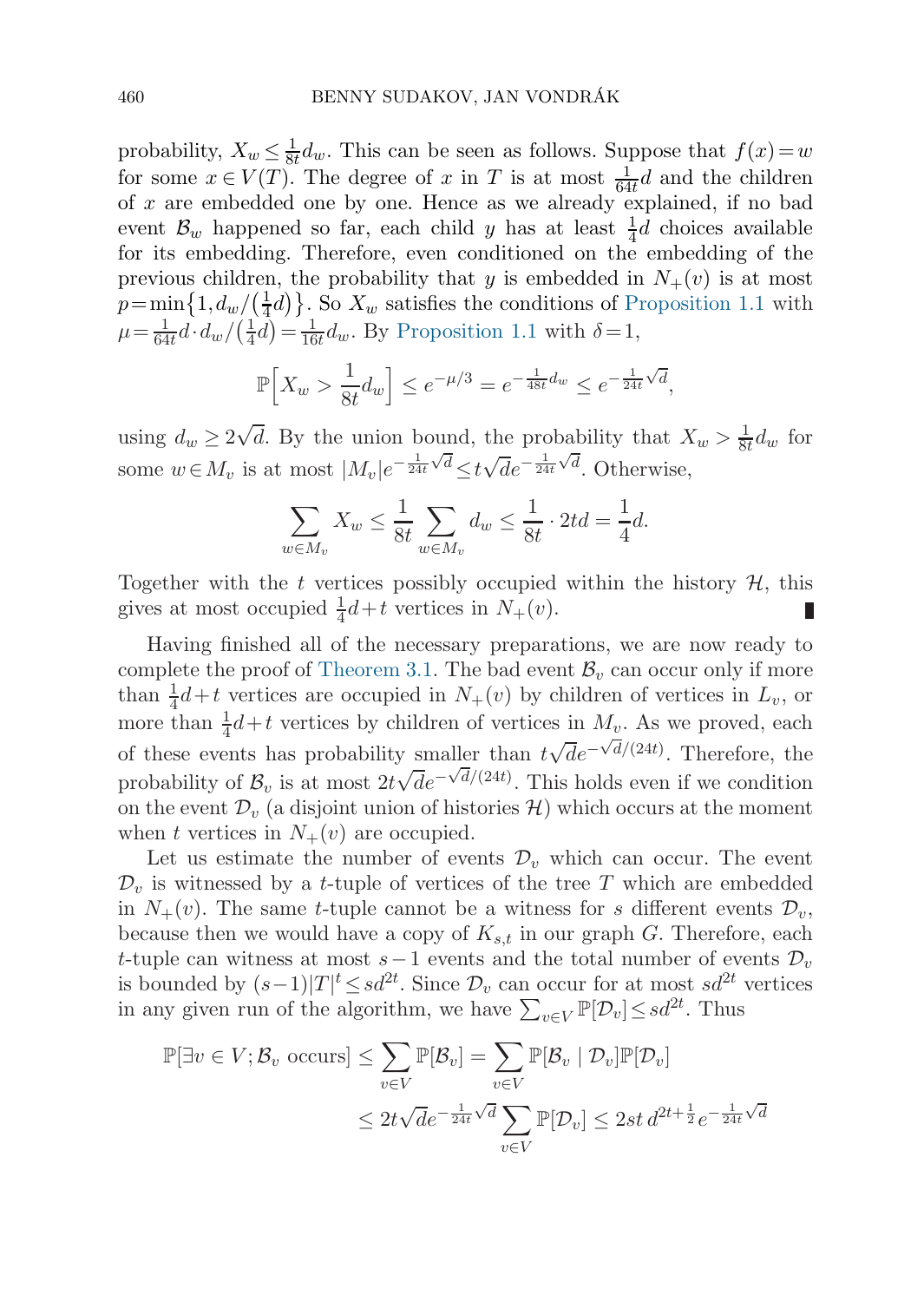which tends to 0 as  $d\rightarrow\infty$ .

Finally, we show how to prove the same result for trees whose degrees can be a constant fraction of d, independent of t. The following is a strengthened version of [Theorem 3.1](#page-11-0).

**Theorem 3.5.** *Let* G *be a*  $K_{s,t}$ -free graph ( $s \geq t$ ) of minimum degree d. For any tree *T* of order  $|T| \leq \frac{1}{64} s^{-1/(t-1)} d^{t/(t-1)}$  and maximum degree  $\Delta \leq \frac{1}{256} d$ ,<br>Algorithm 2 finds an embedding of *T* in *G* with high probability *[Algorithm 2](#page-11-0) finds an embedding of* T *in* G *with high probability.*

**Proof.** The proof is very similar to the proof of [Theorem 3.1](#page-11-0), with some additional ingredients. We can assume that  $t \geq 5$ , or else the result follows directly from [Theorem 3.1.](#page-11-0) We focus on the new issues which arise from the fact that the degrees in the tree can exceed  $O(d/t)$ . For a fixed vertex v, consider again the set  $M_v$  defined by

$$
M_v = \{ w \neq v : |N_+(v) \cap N_+(w)| > 2s^{\frac{1}{t-1}} d^{\frac{t-2}{t-1}} \}.
$$

We know from [Lemma 3.3](#page-14-0) that the number of edges from  $M_v$  to  $N_+(v)$ is bounded by  $2td$ . Before, we argued that since the degrees are bounded by  $O(d/t)$ , the expected contribution from vertices embedded along edges from  $M_v$  to  $N_+(v)$  cannot be too large. The vertices in T that could cause trouble are those embedded in  $M_v$  whose degree is more than  $O(d/t)$ . The contribution from the children of these vertices to  $N_{+}(v)$  might be too large. Hence we need to argue that not too many vertices of this type can be embedded in  $M_v$ .

First, observe that using [Lemma 3.3](#page-14-0) and the definition of  $M_v$ , the size of  $M_v$  is bounded by

$$
|M_v| \leq \frac{e(M_v, N_+(v))}{2s^{\frac{1}{t-1}}d^{\frac{t-2}{t-1}}} \leq \frac{2td}{2s^{\frac{1}{t-1}}d^{\frac{t-2}{t-1}}} \leq td^{\frac{1}{t-1}}.
$$

Similarly, if we denote by Q the vertices of T with degrees at least  $\frac{1}{64t}d$ , the number of such vertices is bounded by number of such vertices is bounded by

$$
|Q| \le \frac{2|T|}{\frac{1}{64t}d} \le \frac{\frac{1}{32}d^{\frac{t}{t-1}}}{\frac{1}{64t}d} = 2td^{\frac{1}{t-1}}.
$$

Our goal is to prove that not many vertices from  $Q$  can be embedded in  $M_v$ . For that purpose, we also need to define a new type of "bad event"  $\mathcal{C}_v$  and "dangerous event"  $\mathcal{E}_v$ .

*The event*  $\mathcal{E}_v$  *occurs if any vertex of the tree is embedded in*  $M_v$ . The *event*  $C_v$  *occurs if after the first vertex embedded in*  $M_v$ , *at least* 8 *vertices from*  $Q$  *are embedded in*  $M_v$ .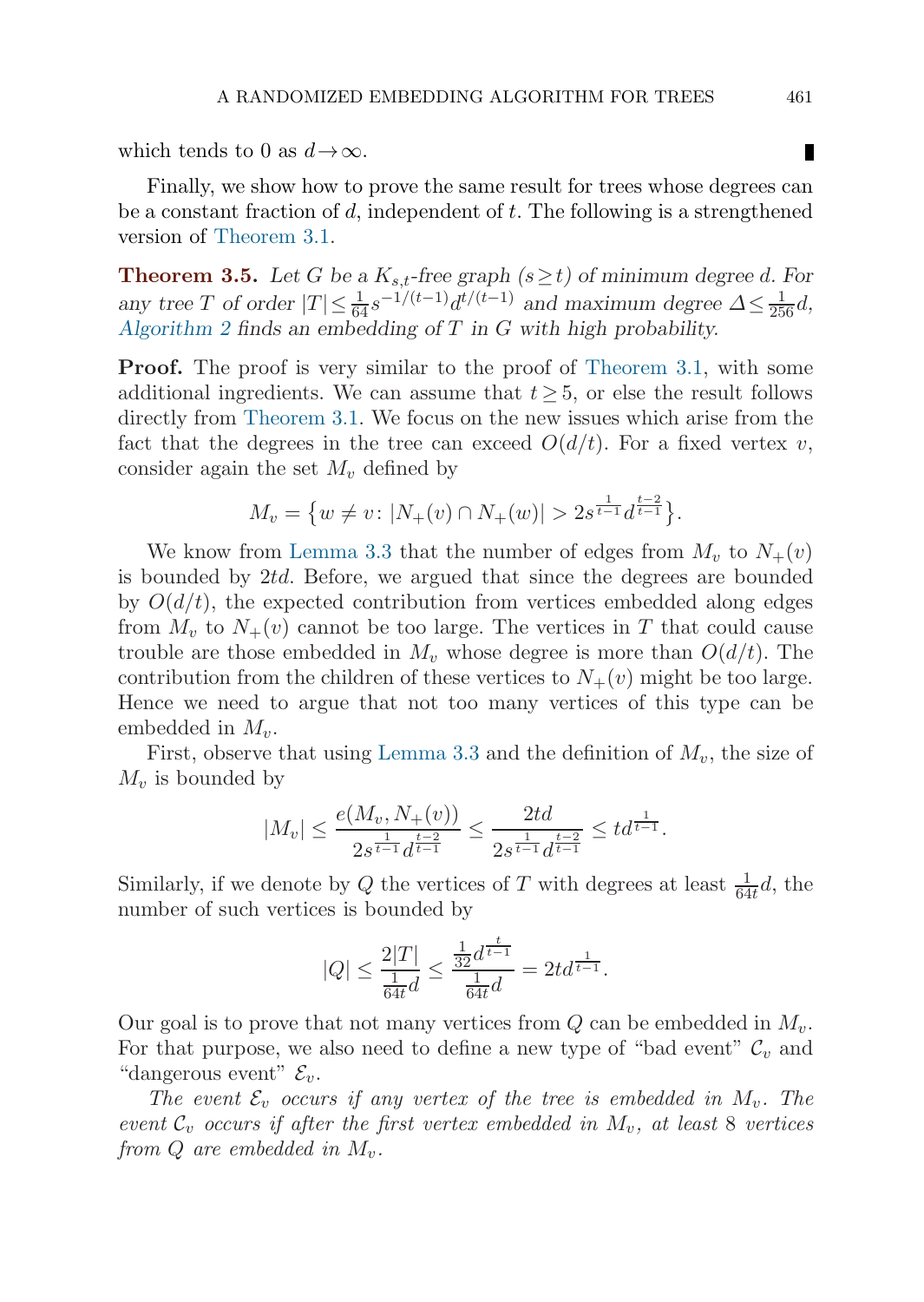Now, consider any tree vertex  $q \in Q$ . At the moment when we embed q, there are at least  $\frac{1}{4}d$  choices, unless  $\mathcal{B}_w$  happened for some vertex w and the algorithm has failed already. Since  $|M_v| \leq t d^{\frac{1}{t-1}}$ , the probability of embedding q into  $M_v$ , even conditioned on any previous history  $\mathcal{H}'$ , is

$$
\mathbb{P}[f(q) \in M_v \mid \mathcal{H}'] \le \frac{|M_v|}{\frac{1}{4}d} \le \frac{4td^{\frac{1}{t-1}}}{d} \le \frac{4t}{d^{3/4}}
$$

for  $t > 5$ . We condition on any history  $\mathcal{H}$  up to the first vertex embedded in  $M_v$ , and estimate the probability that at least 8 vertices from  $Q$  are embedded in  $M_v$  after this moment. For any particular 8-tuple from  $Q$ , this probability is bounded by  $(4t/d^{3/4})^8 = (4t)^8/d^6$ . The number of possible 8-tuples in Q is at most  $|Q|^8 \leq (2td^{1/(t-1)})^8 \leq (2t)^8d^2$  for  $t \geq 5$ . Hence,

$$
\mathbb{P}[\mathcal{C}_v \mid \mathcal{H}] \le \frac{(4t)^8}{d^6} (2t)^8 d^2 = \frac{8^8 t^{16}}{d^4}.
$$

By averaging over all histories up to the moment when the first vertex is embedded in  $M_v$ , we get  $\mathbb{P}[\mathcal{C}_v | \mathcal{E}_v] \leq 8^8 t^{16}/d^4$ .

Consider the number of events  $\mathcal{E}_v$  that can ever happen. For any event  $\mathcal{E}_v$ , there is a witness vertex  $x \in V(T)$  mapped to  $f(x) = w \in M_n$ . Observe that the definition of  $w \in M_v$  is symmetric with respect to  $(v, w)$ , i.e., we also have  $v \in M_w$ . We know that  $|M_w| \leq td^{1/(t-1)}$  for any  $w \in V$ , therefore each vertex of the tree can witness at most  $td^{1/(t-1)}$  events  $\mathcal{E}_v$ . In total, we can have at most  $|T| \cdot td^{1/(t-1)} \leq d^{t/(t-1)} \cdot td^{1/(t-1)} \leq td^2$  events  $\mathcal{E}_v$ . Since  $\mathcal{E}_v$  can occur for at most  $td^2$  vertices in any given run of the algorithm, we have  $\sum_{v\in V} \mathbb{P}[\mathcal{E}_v] \leq td^2$ . Hence,

$$
\mathbb{P}[\exists v \in V; \mathcal{C}_v \text{ occurs}] \le \sum_{v \in V} \mathbb{P}[\mathcal{C}_v] = \sum_{v \in V} \mathbb{P}[\mathcal{C}_v | \mathcal{E}_v] \mathbb{P}[\mathcal{E}_v]
$$
  

$$
\le \frac{8^8 t^{16}}{d^4} \sum_{v \in V} \mathbb{P}[\mathcal{E}_v] \le \frac{8^8 t^{16}}{d^4} t d^2 \le \frac{8^8 t^{17}}{d^2}
$$

which tends to 0 for  $d\rightarrow\infty$ . So, with high probability, none of the events  $\mathcal{C}_v$ happen.

Given that  $\mathcal{C}_v$  does not occur for any vertex, we can carry out the same analysis we used to prove [Theorem 3.1.](#page-11-0) The only difference is that each vertex v might have up to 9 vertices from  $Q$  embedded in  $M_v$  (8 plus the first vertex ever embedded in  $M_v$ ). Since the degrees in T are bounded by  $\frac{1}{256}d$ ,<br>even if the children of these vertices were embedded arbitrarily they still even if the children of these vertices were embedded arbitrarily, they still can only occupy at most  $\frac{9}{256}d$  vertices in  $N_+(v)$ . The number of vertices in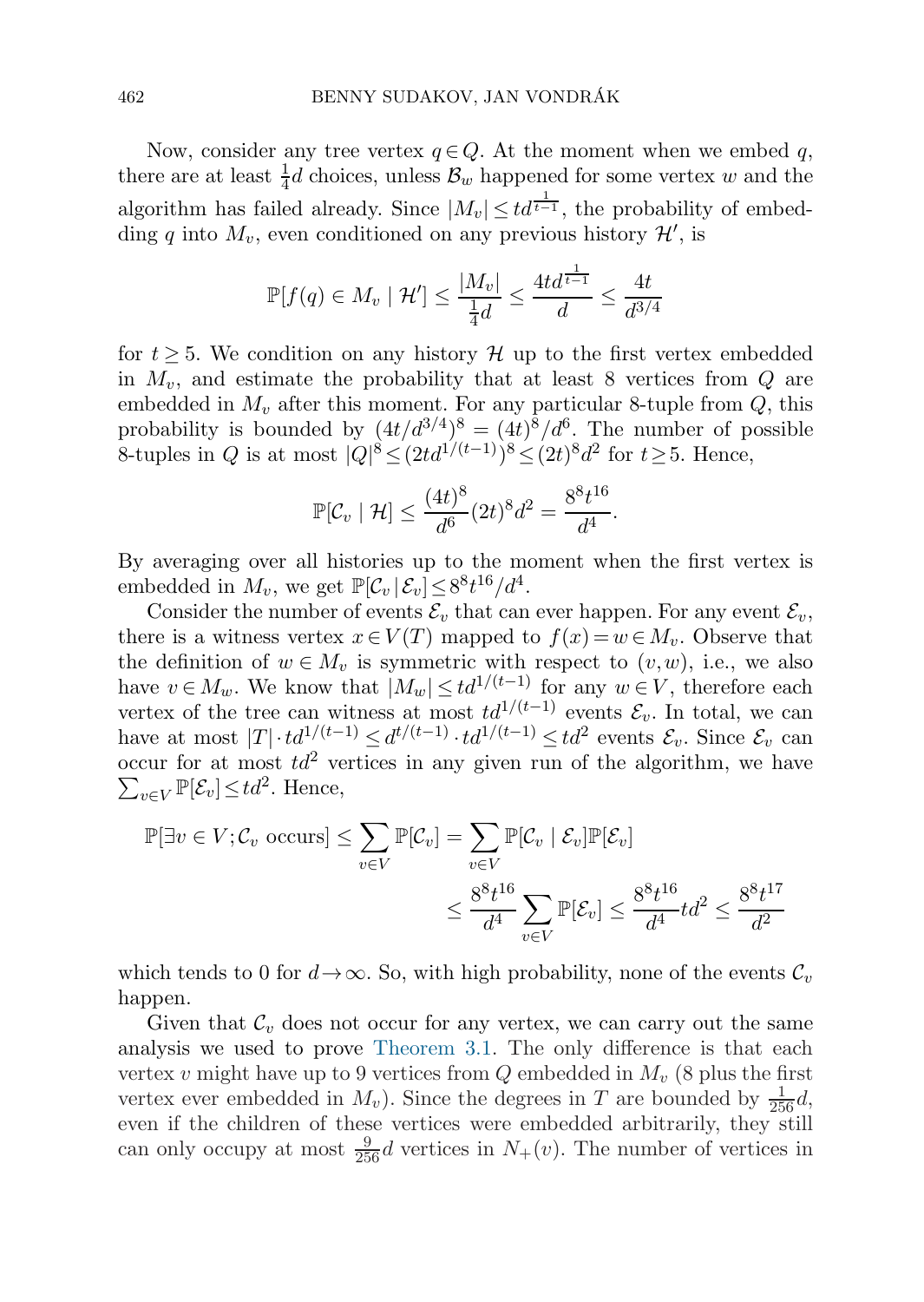<span id="page-18-0"></span> $N_{+}(v)$  occupied through vertices in  $L_v$ , as well as the contribution of the contribution of vertices in T with degree  $O(d/t)$  that were embedded in M, can children of vertices in T with degree  $O(d/t)$  that were embedded in  $M_v$ , can be analyzed just like in [Theorem 3.1.](#page-11-0) Thus, with high probability, at most  $\frac{1}{2}d + \frac{9}{256}d + 2t < \frac{3}{4}d$  vertices are occupied in any neighborhood, so at least  $\frac{1}{4}d$ <br>vertices are always available to embed any vertex of the tree vertices are always available to embed any vertex of the tree.

## **4. Graphs of fixed girth**

In this section we consider the problem of embedding trees into graphs which have no cycle of length less than  $2k+1$  for some  $k > 1$ . (If the shortest cycle in a graph has length  $2k+1$ , such a graph is said to have *girth*  $2k+1$ .) We also assume that the minimum degree in our graph is at least  $d$ . It is easy to see that any such graph G must have  $\Omega(d^k)$  vertices, because up to distance k from any vertex  $v, G$  locally looks like a tree. It is widely believed that graphs of minimum degree d, girth  $2k+1$ , and order  $O(d^k)$  do exist for all fixed k and large d. Such constructions are known when  $k = 2,3$  and 5. Since our graph might have order  $O(d^k)$ , we cannot aspire to embed trees of order larger than  $O(d^k)$  in G. This is what we achieve. For the purpose of analysis, we need to slightly modify our previous algorithms.

**Algorithm 3.** For each  $v \in V$ , fix a set of d neighbors  $N_+(v) \subseteq N(v)$ . *Assume that* T *is a rooted tree with root* r*. Start by making* k *random moves from an arbitrary vertex*  $v_1 \in V$ *, in each step choosing a random neighbor*  $v_{i+1} \in N_+(v_i)$ *. Embed the root of the tree at*  $f(r) = v_k$ *.* 

As long as T is not completely embedded, take an arbitrary vertex  $s \in$  $V(T)$  which is embedded but whose children are not. If  $f(s)$  has enough *available neighbors in*  $N_{+}(f(s))$  *unoccupied by other vertices of* T, embed *the children of* s *among these vertices uniformly at random. Otherwise, fail.*

The following is our main result for graphs of girth  $2k+1$ .

**Theorem 4.1.** Let G be a graph with minimum degree d and girth  $2k+1$ . *Then for any constant*  $\epsilon \leq \frac{1}{2k}$ , *Algorithm 3* succeeds with high probability in embedding any tree T of order  $\frac{1}{4} \epsilon d^k$  and maximum degree  $\Delta(T) \leq d-2\epsilon d-2$ *.* 

To prove this theorem, we will generalize the analysis of the  $C_4$ -free case to allow the embedding of substantially larger trees. The solution is to consider multiple levels of neighborhoods for each vertex. Starting from any vertex  $v \in V(G)$ , we have the property that up to distance k from v, G looks like a tree (otherwise we get a cycle of length at most  $2k$ ). Consequently, for any vertex w, there can be at most one path of length  $k$  from  $w$  to  $v$ .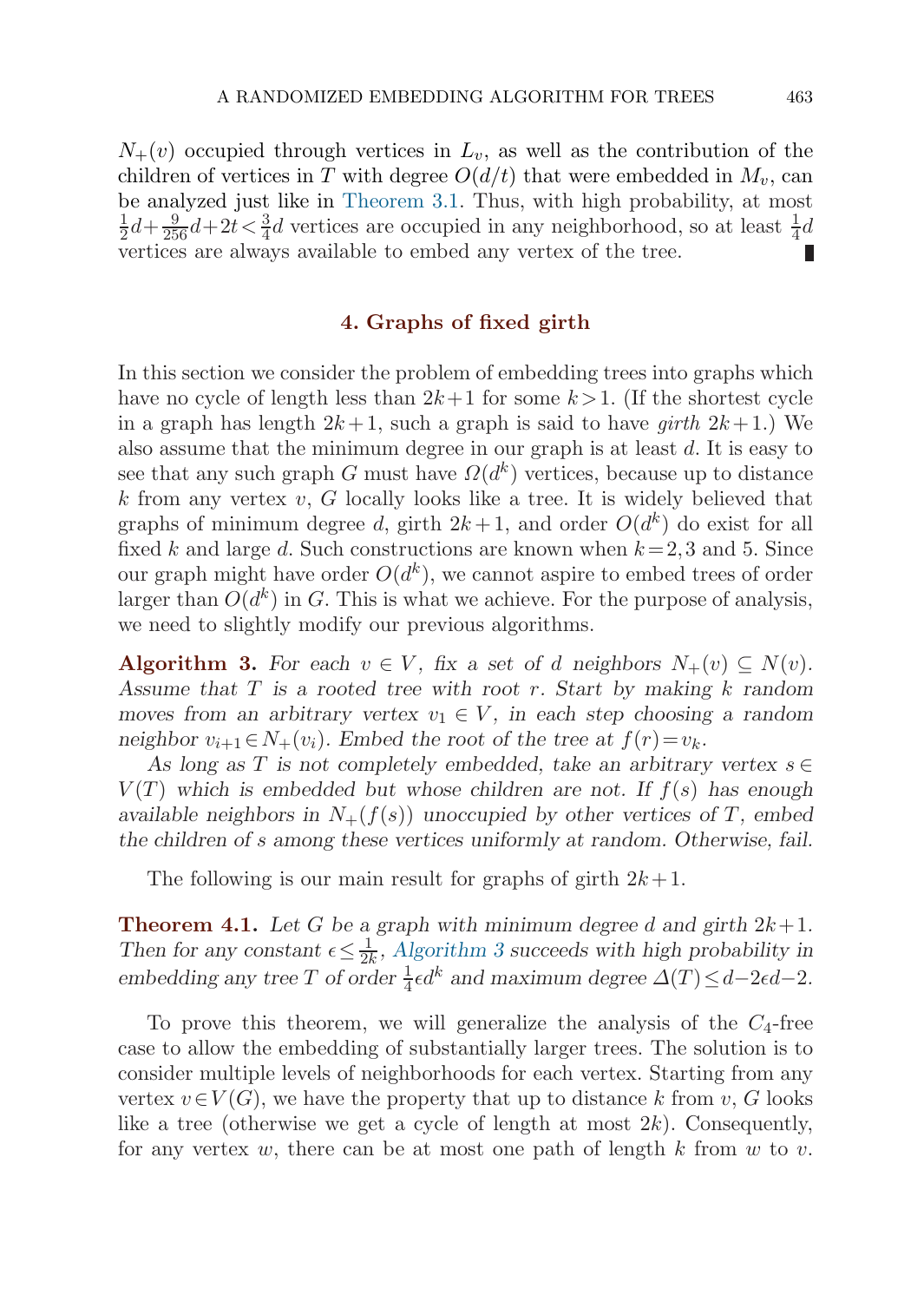Therefore, embedding a subtree whose root is placed at  $w$  cannot impact the neighborhood of  $v$  too much.

In fact, neighbors to be used in the embedding are chosen only from a subset of d neighbors  $N_+(v)$ . We can define an orientation of G where each vertex has out-degree exactly d, by orienting all edges from v to  $N_{+}(v)$ . (Some edges can be oriented both ways.) Then, branches of the tree  $T$  are embedded along *directed paths* in G.

**Definition 4.2.** For a rooted tree T, with a natural top-to-bottom orientation, let  $L_i(x)$  define the set of descendants i levels down from  $x \in V(T)$ .

For a tree vertex  $x \in V(T)$ , denote by  $X_{v,x}$  the number of vertices in  $L_{k-1}(x)$  that end up embedded in  $N_{+}(v)$  before the children of  $f^{-1}(v)$  are embedded.

For a vertex  $v \in V(G)$ , denote by  $X_v$  the total number of vertices in T that end up embedded in  $N_{+}(v)$  before the children of  $f^{-1}(v)$  are embedded.

We extend T to a larger rooted tree  $T^*$  by adding a path of length  $k-1$  above the root of T, and making the endpoint of this path the root of T∗. Observe that our embedding algorithm essentially proceeds as if it is embedding  $T^*$ , except the first  $k-1$  steps do not occupy any vertices of G. Each embedded vertex  $y \in V(T)$  is a  $(k-1)$ -descendant of some  $x \in V(T^*)$ and hence  $V(T) = \bigcup_{x \in V(T^*)} L_{k-1}(x)$ . By summing up the contributions over  $x \in V(T^*)$ , we get

$$
X_v = \sum_{x \in V(T^*)} X_{v,x}.
$$

Our goal is to apply tail estimates on  $X_v$  in order to bound the probabilities of "bad events". Just like before, we need to be careful in summing up these probabilities, since the order of the graph might be too large for a union bound. We start "watching out" for the bad event  $\mathcal{B}_v$  only after a "dangerous event"  $\mathcal{D}_v$  occurs. We also stop our algorithm immediately after the first bad event happens.

*Event*  $\mathcal{B}_v$  *occurs when*  $X_v > 2\epsilon d + 2$ *.* Event  $\mathcal{D}_v$  *occurs whenever at least two vertices in*  $N_{+}(v)$  *can be reached by directed paths of length at most* k − 1*, avoiding* v*, from the embedding of* T∗*. By the embedding of* T∗*, we also mean the vertices visited in the first* k−1 *steps of the algorithm, which are not really occupied.*

Suppose  $q_1, q_2$  are the first two vertices in  $N_+(v)$  that can be reached by directed paths of length at most  $k-1$ , avoiding v, from the embedding of  $T^*$ . Then we define a modified random variable  $X_{v,x}$  as the number of vertices in  $L_{k-1}(x)$  which are embedded in  $N_{+}(v)\setminus \{q_1,q_2\}$ , but not through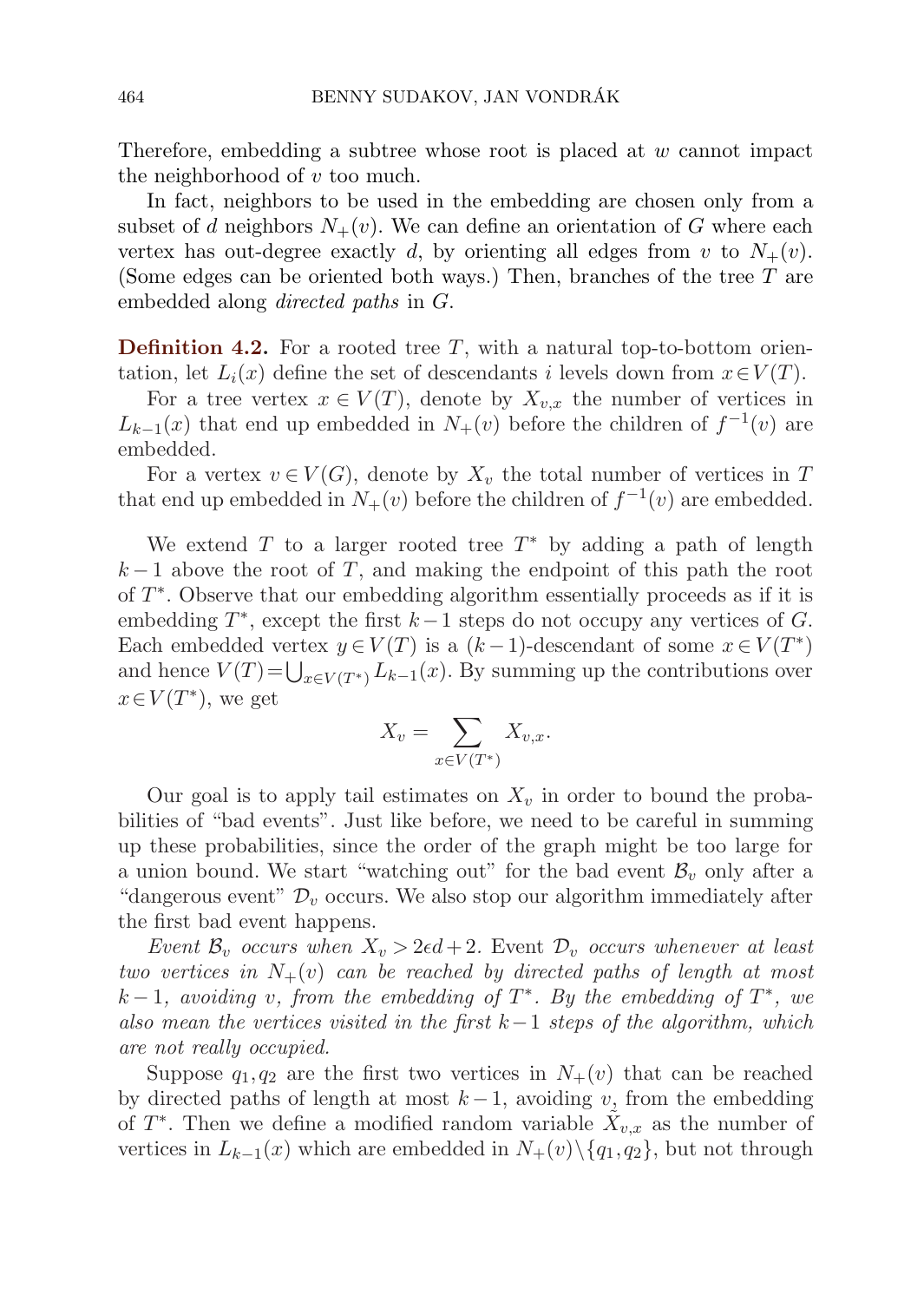<span id="page-20-0"></span>v itself. In other words, these random variables count the vertices occupied in  $N_+(v)$ , except for  $q_1$  and  $q_2$ . Observe that  $X_v \leq \sum_{x \in V(T^*)} \tilde{X}_{v,x} + 2$ .

**Lemma 4.3.** *Assume the girth of* G *is at least* 2k+1*. Fix an ordering of the vertices of*  $T^*$  *starting from the root,*  $(x_1, x_2, x_3,...)$ *, as they are processed by the algorithm. Let* H *be a fixed history of running the algorithm until two vertices*  $q_1, q_2 \in N_+(v)$  *can be reached from an embedded vertex by a directed path (avoiding* v*) of length at most* k − 1*. Then for any vertex*  $x_i \in V(T^*)$ ,  $X_{v,x_i}$  *is a* 0/1 *random variable such that* 

$$
\mathbb{P}\big[\tilde{X}_{v,x_i} = 1 \mid \mathcal{H}, \tilde{X}_{v,x_1}, \tilde{X}_{v,x_2}, \dots, \tilde{X}_{v,x_{i-1}}\big] \leq \frac{|L_{k-1}(x_i)|}{(d - 2\epsilon d - 2)^{k-1}}.
$$

**Proof.** First, note that any vertex  $x_i$  embedded during the history  $\mathcal{H}$  has  $\tilde{X}_{v,x_i} = 0$ . (The only vertices in  $N_+(v)$  possibly reachable within  $k-1$  steps from  $f(x_i)$  are  $q_1$  and  $q_2$ .) Therefore we can assume that the embedding of  $x_i$ , together with the embedding of the subtree of its descendants in  $T^*$ , is still undecided at the end of H. Let K denote the event that  $x_i$  is embedded so that there is a directed path of length exactly  $k-1$  from  $f(x_i)$  to  $N_+(v)$ , which avoids v and has an endpoint in  $N_{+}(v)$  other than  $q_1,q_2$ . Observe that this is the only way  $\tilde{X}_{v,x_i}$  could be non-zero. Indeed, if  $\tilde{X}_{v,x_i} = 1$ , then there is a branch of the tree  $T^*$  of length  $k-1$  from  $x_i$  to some y, which was mapped to a path from  $f(x_i)$  to  $N_+(v)$  such that the next-to-last vertex is not v. However, such a path from  $f(x_i)$  to  $N_+(v)$ , if it exists, is unique. If we had two different paths like this, we could extend them to two paths of length k between  $f(x_i)$  and v, contradicting the girth assumption. Note that K occurs only if this unique path leads to a vertex of  $N_{+}(v)$  other than  $q_1$  or  $q_2$ . Also, we have that at most one vertex  $y \in L_{k-1}(x_i)$  can be embedded in  $N_{+}(v)$ . The variable  $\tilde{X}_{v,x_i}$  is equal to 1 when this happens for some  $y \in L_{k-1}(x_i)$ , and 0 otherwise.

We bound the probability that  $\tilde{X}_{v,x_i} = 1$ , conditioned on  $(\mathcal{H}, \tilde{X}_{v,x_1}, \ldots, \tilde{X}_{v,x_n})$  $\tilde{X}_{v,x_{i-1}}$ ). In fact, we condition even more strongly on a fixed embedding  $\mathcal E$ of all vertices of  $T$  except for the descendants of  $x_i$ . We also assume that  $\mathcal E$  satisfies K, i.e.,  $f(x_i)$  is at distance exactly  $k-1$  from  $N_+(v)$ , since otherwise  $\tilde{X}_{v,x_i} = 0$ . We claim that any such embedding determines the values of  $\tilde{X}_{v,x_1},\ldots,\tilde{X}_{v,x_{i-1}}$ . For vertices  $x_j$  such that  $L_{k-1}(x_j)$  does not intersect the subtree of  $x_i$ , this is clear because the embedding of these vertices is fixed. However, even if  $L_{k-1}(x_i)$  intersects the subtree of  $x_i$ ,  $\overline{X}_{v,x_i}$  is still determined, since none of these vertices can be embedded into  $N_{+}(v)$ . Indeed, any descendant of  $x_i$  which is in  $L_{k-1}(x_i)$  must also be in  $L_{k'}(x_i)$  for some  $k' < k-1$ . If the embedding of  $L_{k'}(x_i)$  intersects  $N_+(v)$ , we obtain that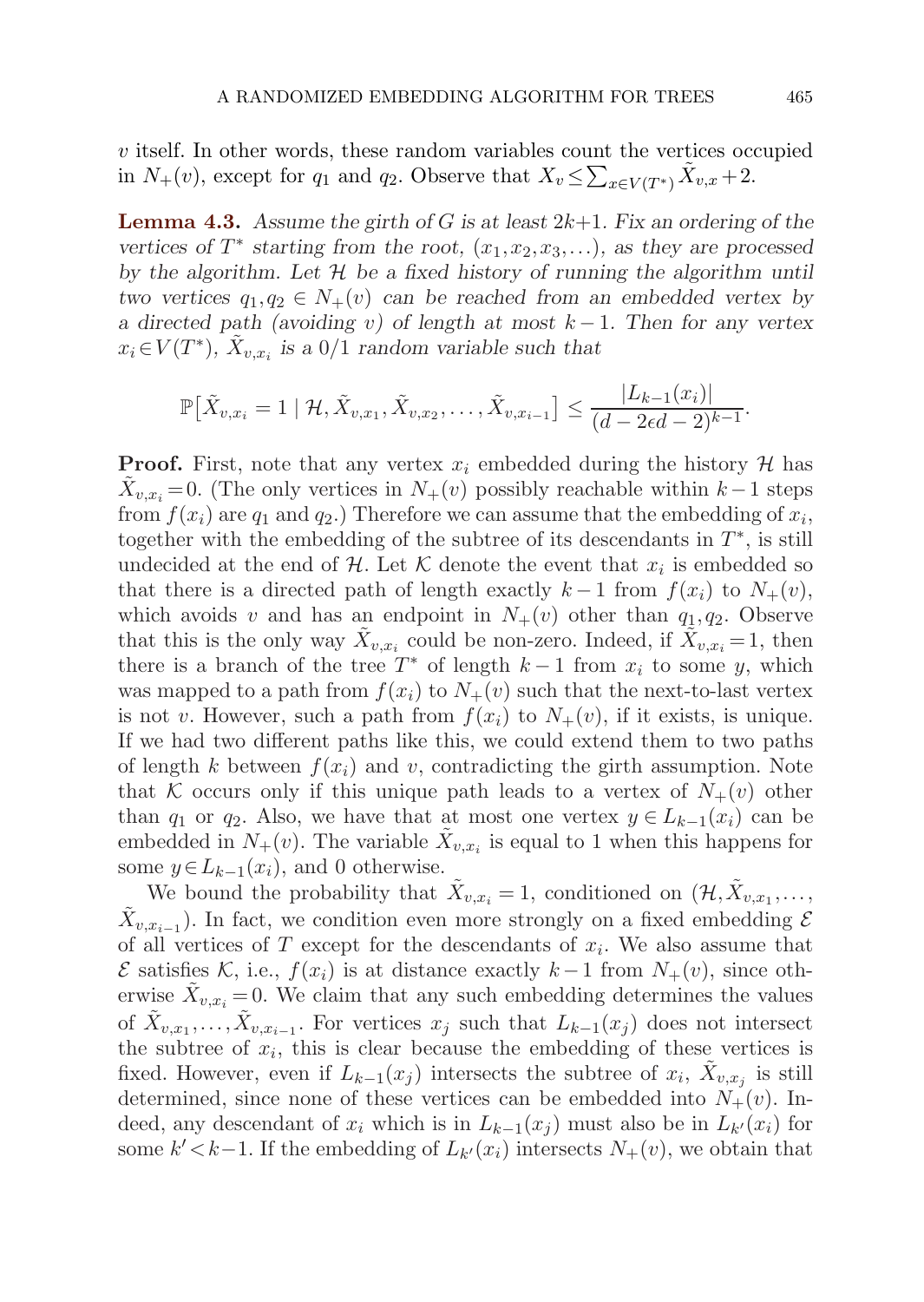there are two paths from  $f(x_i)$  to v, one of length k and another of length  $k' + 1 < k$ . Together, they form a cycle of length shorter than the girth, a contradiction.

Now fix a vertex  $y \in L_{k-1}(x_i)$ . Each vertex  $x_i \in T^*$ , when embedded, chooses randomly from one of the available neighbors of the vertex of G at which its parent was embedded. As long as no bad event has happened so far (otherwise the algorithm already failed), there are at least  $d-2\epsilon d-2$ candidates available for  $f(x_i)$ . Therefore, each particular vertex has probability at most  $1/(d-2\epsilon d-2)$  of being chosen to be  $f(x_i)$ . The probability that  $f(y) \in N_+(v)$  is the probability that our embedding follows a particular path of length  $k-1$ . By the above discussion, this probability is at most  $1/(d-2\epsilon d-2)^{k-1}$ . (Note that by our conditioning, this path might be already blocked by the placement of other vertices; in such a case, the probability is actually 0.) Using the union bound, we have

$$
\mathbb{P}[\tilde{X}_{v,x_i} = 1 \mid \mathcal{E}] \le \frac{|L_{k-1}(x_i)|}{(d - 2\epsilon d - 2)^{k-1}}.
$$

Since the right hand side of this inequality is a constant, independent of the embedding, we get the same bound conditioned on  $(\mathcal{H}, \tilde{X}_{v,x_1}, \ldots, \tilde{X}_{v,x_{i-1}}, \mathcal{K})$ and hence also conditioned on  $(\mathcal{H}, \tilde{X}_{v,x_1}, \ldots, \tilde{X}_{v,x_{i-1}}).$ П

Now we are ready to use our supermartingale tail estimate from [Propo](#page-6-0)si[tion 1.1](#page-6-0) to bound the probability of a bad event.

**Lemma 4.4.** *Assume*  $\epsilon \leq \frac{1}{2k}$  and  $|T| \leq \frac{1}{4} \epsilon d^k$ . For any vertex  $v \in V(G)$ , condition on the dangerous event  $\mathcal{D}_v$ . Then for sufficiently large d, the probability *tion on the dangerous event*  $\mathcal{D}_v$ . Then for sufficiently large d, the probability *that the bad event*  $\mathcal{B}_v$  *happens is* 

$$
\mathbb{P}[\mathcal{B}_v \mid \mathcal{D}_v] \le e^{-\epsilon d/3}.
$$

**Proof.** The bad event means that  $X_v > 2\epsilon d + 2$ . As before, we first condition on any history  $\mathcal H$  up to the point when  $\mathcal D_v$  happens. At this point, two vertices  $q_1, q_2 \in N_+(v)$  are within distance  $k-1$  of the embedding of  $T^*$ constructed so far. We consider these two vertices effectively occupied. Our goal is to prove that the number of additional occupied vertices in  $N_{+}(v)$  is small, namely  $\sum_{i=1}^{|T^*|} \tilde{X}_{v,x_i} \leq 2\epsilon d$ .

By [Lemma 4.3](#page-20-0), we know that

$$
\mathbb{P}[\tilde{X}_{v,x_i} = 1 \mid \mathcal{H}, \tilde{X}_{v,x_1}, \dots, \tilde{X}_{v,x_{i-1}}] \leq \frac{|L_{k-1}(x_i)|}{(d - 2\epsilon d - 2)^{k-1}}.
$$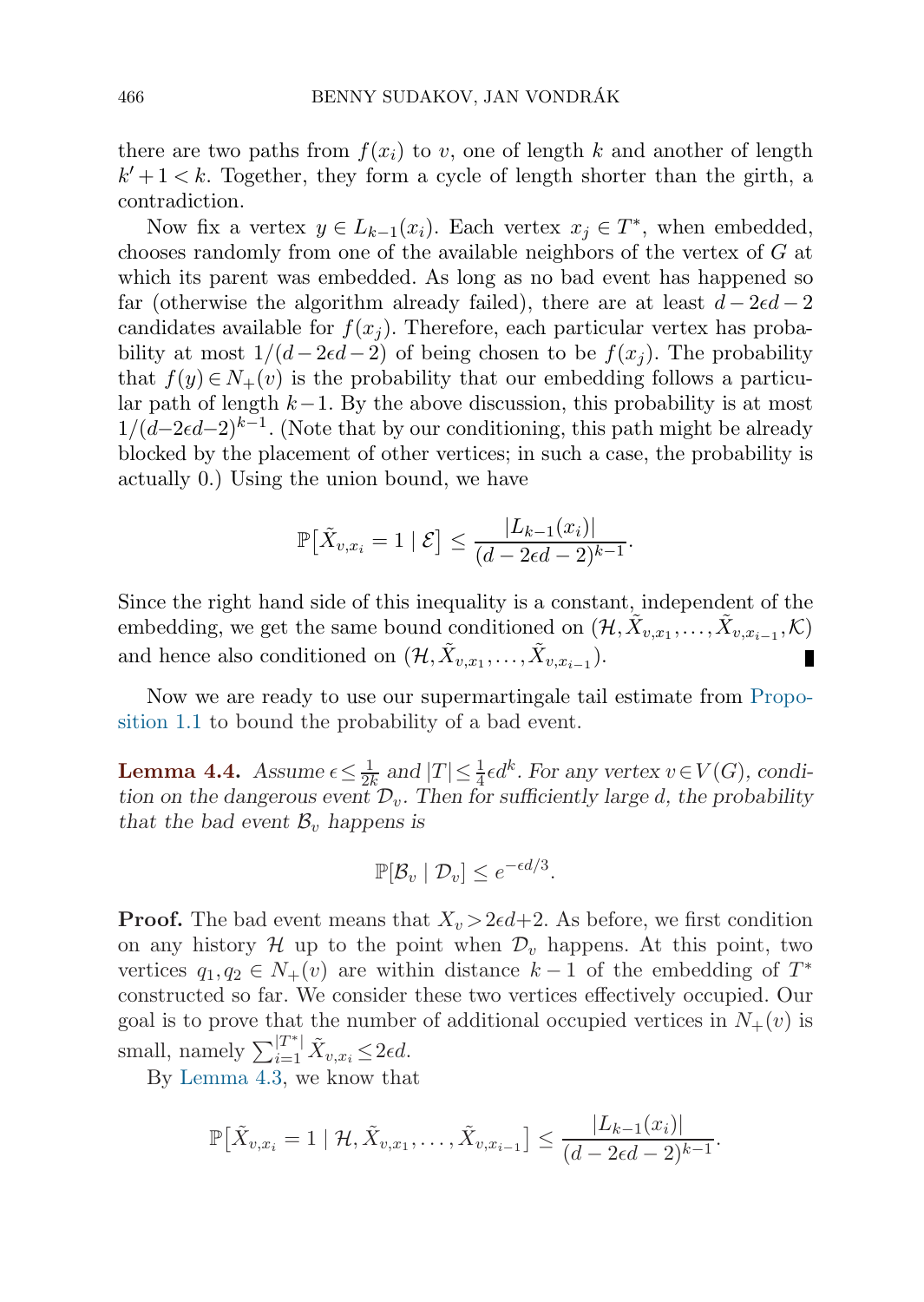Therefore the expectation of  $\tilde{X}_v = \sum_{i=1}^{|T^*|} \tilde{X}_{v,x_i}$  is bounded by

$$
\mathbb{E}[\tilde{X}_v] = \sum_{i=1}^{|T^*|} \mathbb{E}[\tilde{X}_{v,x_i}] \le \sum_{i=1}^{|T^*|} \frac{|L_{k-1}(x_i)|}{(d-2\epsilon d-2)^{k-1}} \le \frac{|T|}{(d-2\epsilon d-2)^{k-1}} < \frac{4|T|}{d^{k-1}} \le \epsilon d.
$$

Here we used that  $\epsilon \leq \frac{1}{2k}$ , *d* is large enough, and  $|T| \leq \frac{1}{4} \epsilon d^k$ . So, we can set  $\mu = \epsilon d$ ,  $\delta = 1$  and use Proposition 1.1 to conclude that  $\mu = \epsilon d$ ,  $\delta = 1$ , and use [Proposition 1.1](#page-6-0) to conclude that

$$
\mathbb{P}\big[\tilde{X}_v > 2\epsilon d \mid \mathcal{H}\big] \le e^{-\epsilon d/3}.
$$

The same holds when we condition on the event  $\mathcal{D}_v$ , which is the disjoint union of all such histories H. Consequently,  $X_v \leq X_v + 2 \leq 2\epsilon d + 2$  with high probability, which concludes the proof. П

To finish the proof of [Theorem 4.1](#page-18-0), we show that with high probability,  $\mathcal{B}_v$  does not happen for any vertex  $v \in V$ . First, we examine how many events  $\mathcal{D}_v$  can possibly occur for a given run of the algorithm. Every vertex v for which  $\mathcal{D}_v$  happens has a "witness pair" of vertices in  $N_+(v)$  satisfying the condition that they can be reached by directed paths of length at most  $k-1$  from the embedding of  $T^*$ . The number of such vertices is at most  $|T^*|d^{k-1} \leq d^{2k}$ . Also, observe that the same pair can witness at most 1 event  $\mathcal{D}_v$ , or else we have a 4-cycle in G which contradicts the high girth property. Hence the number of possible witness pairs is at most

$$
\binom{d^{2k}}{2} \leq d^{4k},
$$

and each event  $\mathcal{D}_v$  has a unique witness pair. Therefore, the expected number of events  $\mathcal{D}_v$  is

$$
\sum_{v} \mathbb{P}[\mathcal{D}_v] \leq d^{4k}.
$$

Now we bound the probability that any bad event  $\mathcal{B}_v$  occurs.

$$
\mathbb{P}[\exists v \in V; \mathcal{B}_v \text{ occurs}] \le \sum_{v \in V} \mathbb{P}[\mathcal{B}_v] = \sum_{v \in V} \mathbb{P}[\mathcal{B}_v \mid \mathcal{D}_v] \mathbb{P}[\mathcal{D}_v]
$$
  

$$
\le e^{-\epsilon d/3} \sum_{v \in V} \mathbb{P}[\mathcal{D}_v] \le d^{4k} e^{-\epsilon d/3}.
$$

For a constant k and  $d \rightarrow \infty$ , this probability tends to 0.

Ш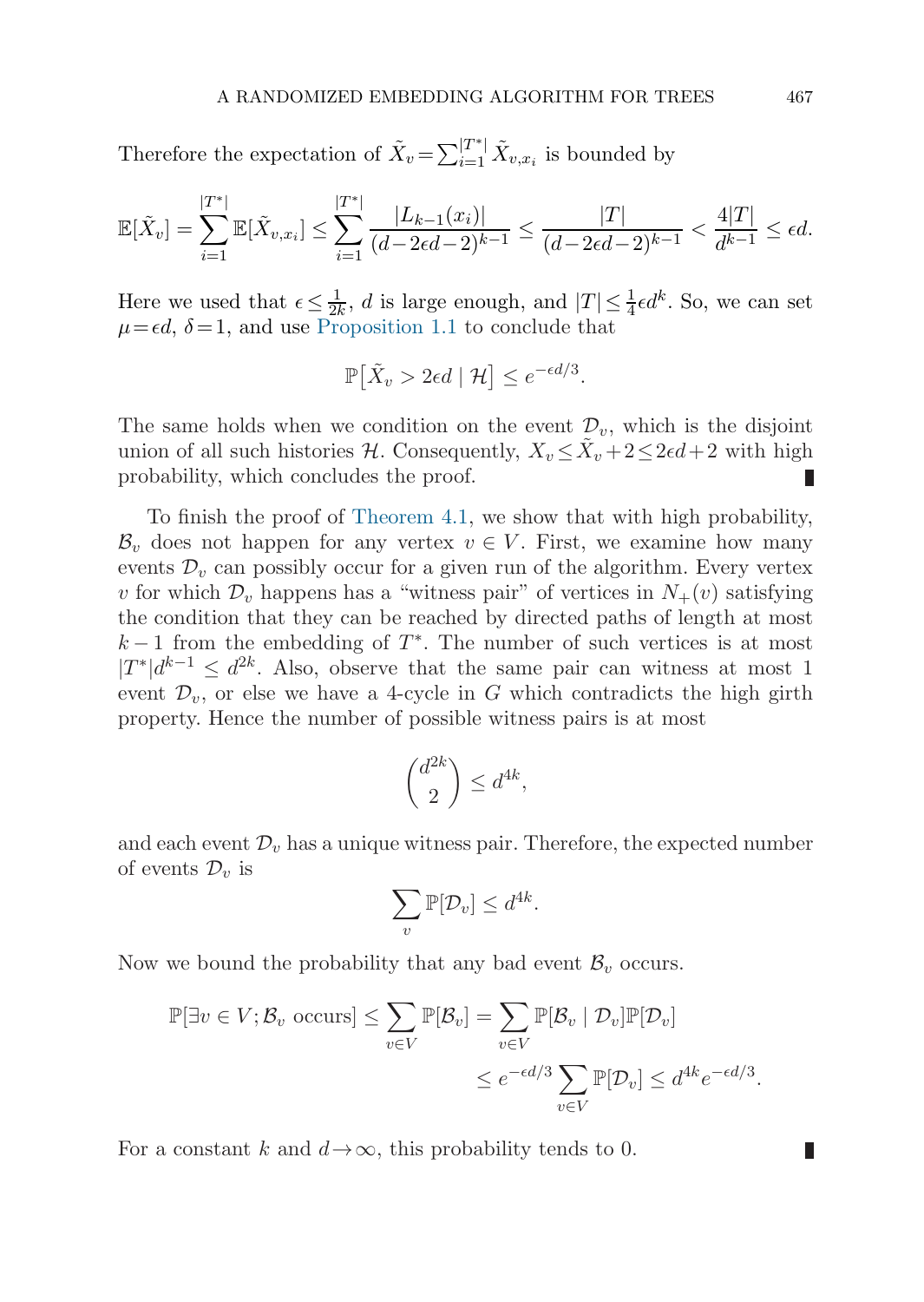#### **5. Concluding remarks**

In this paper we have shown that a very simple randomized algorithm can efficiently find tree embeddings with near-optimal parameters, surpassing some previous results achieved by more involved approaches. Here are a few natural questions which remain open.

• It would be interesting to extend our results from graphs of girth  $2k+1$  to graphs without cycles of length  $2k$ . For  $k=3$ , this follows from our work combined with a result of Győri. In [\[13](#page-24-0)] he proved that every bipartite  $C_6$ -free graph can be made also  $C_4$ -free by deleting at most half of its<br>colored Therefore given a  $C_4$ -free graph with minimum degree d, we can edges. Therefore given a  $C_6$ -free graph with minimum degree d, we can first take its maximum bipartite subgraph. This will decrease the number of edges by at most factor of two. Then we can use the above mentioned result of Győri to obtain a  $C_4$ -free and  $C_6$ -free graph which has at least a quarter of the original edges, i.e., average degree at least  $d/4$ . In this graph we can find a subgraph where the minimum degree is at least  $d/8$  $(1/2)$  of the average degree). Since it is bipartite, this subgraph has no cycles of length shorter than 7. This shows that every  $C_6$ -free graph G with minimum degree d contains a subgraph  $G'$  of girth at least 7 whose minimum degree is a constant fraction of d. Using our result we can embed in  $G'$  (and hence also in G) every tree of order  $O(d^3)$  and minimum degree  $O(d)$ .

More generally, it is proved in [\[19](#page-24-0)] that any  $C_{2k}$ -free graph contains a  $C_{4}$ free subgraph with at least  $\frac{1}{2(k-1)}$ -fraction of its original edges. Moreover,<br>it is conjectured in [10] that any  $C_1$  free graph contains a subgraph of it is conjectured in [\[19](#page-24-0)] that any  $C_{2k}$ -free graph contains a subgraph of girth  $2k+1$  with at least an  $\epsilon_k$ -fraction of the edges. If this conjecture is true it shows that the tree embedding problems for  $C_{2k}$ -free graphs and graphs of girth  $2k+1$  are equivalent up to constant factors.

- Our algorithm also works well for random graphs  $G_{n,p}$ , although we can only prove that it achieves nearly-optimal results for a certain range of p. Namely, when  $p = n^{a-1}$  for some constant  $a > 0$ , we can show that our algorithm embeds with high probability any tree with  $O(an)$  vertices and degrees bounded by  $O(apn)$ . This is somewhat weaker than the results on random graphs that we mentioned in the introduction. Still, it might be that our algorithm performs better than our analysis shows.
- Finally we wonder whether there are any additional interesting families of graphs for which our simple randomized algorithm succeeds in embedding trees with nearly optimal parameters. Although we believe that our algorithm is nearly optimal in a wide range of settings, it would be also interesting to find examples showing where our algorithm breaks down.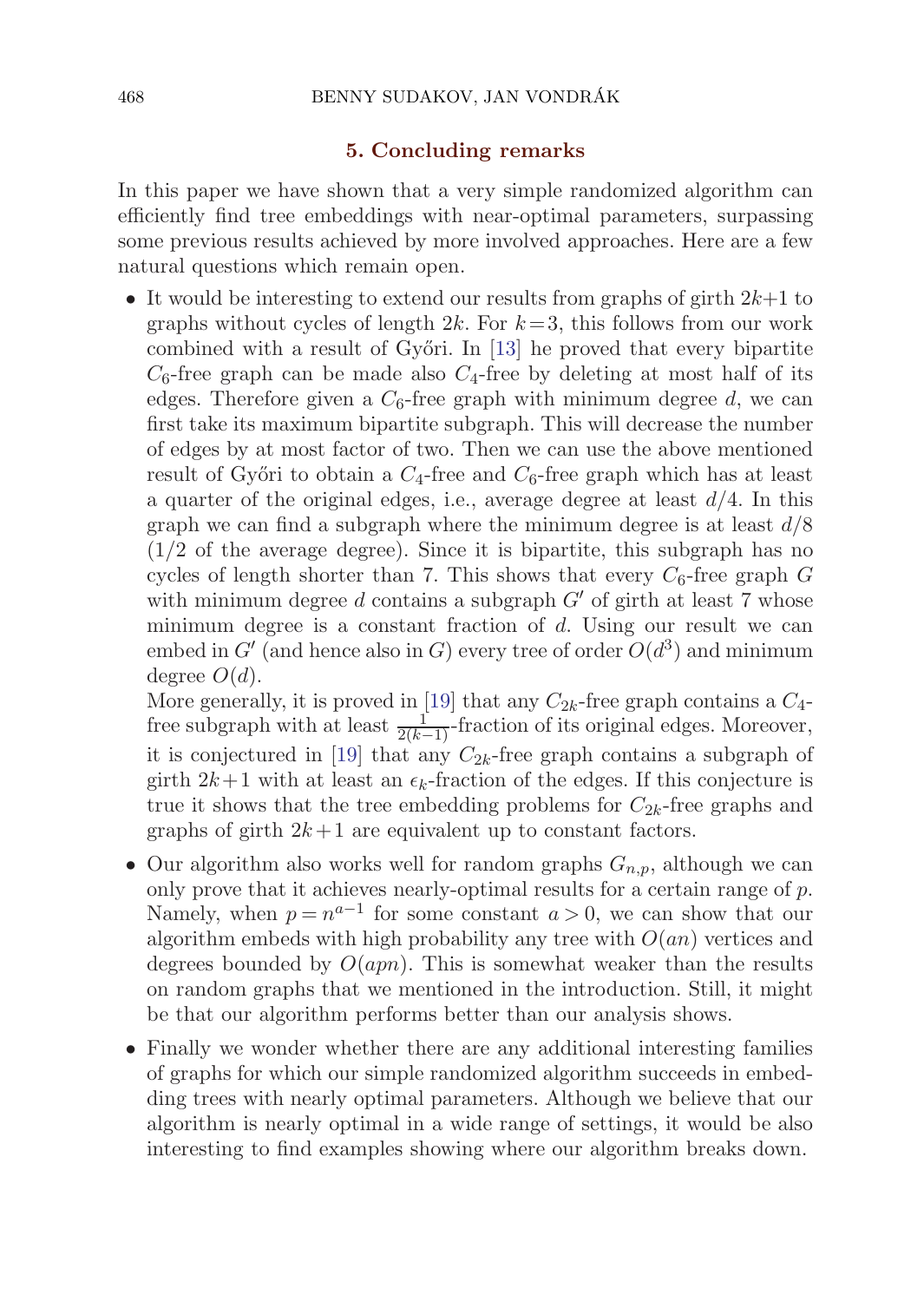<span id="page-24-0"></span>**Acknowledgment.** We would like to thank an anonymous referee for bringing reference [14] to our attention and for helpful comments which significantly improved the presentation of this paper.

#### **References**

- [1] M. AJTAI, J. KOMLÓS, M. SIMONOVITS and E. SZEMERÉDI: The exact solution of the Erdős–T. Sós conjecture for (large) trees, in preparation.
- [2] N. Alon, M. Krivelevich and B. Sudakov: Embedding nearly-spanning bounded degree trees, *Combinatorica* **27(6)** (2007), 629–644.
- [3] N. ALON, L. RÓNYAI and T. SZABÓ: Norm-graphs: variations and applications; *J. Combinatorial Theory Ser. B* **76** (1999), 280–290.
- [4] I. Benjamini and Y. Peres: Markov chains indexed by trees, *Ann. Probability* **22** (1994), 219–243.
- [5] I. Benjamini and O. Schramm: Every Graph with a Positive Cheeger Constant Contains a Tree with a Positive Cheeger Constant, *Geometric and Functional Analysis* **7** (1997), 403–419.
- [6] C. T. Benson: Minimal regular graphs of girth eight and twelve, *Canad. J. Math.* **18** (1966), 1091–1094.
- [7] S. N. Bhatt, F. Chung, F. T. Leighton and A. Rosenberg: Universal graphs for bounded-degree trees and planar graphs, *SIAM J. Discrete Math.* **2** (1989), 145–155.
- [8] S. BRANDT and E. DOBSON: The Erdős–Sós conjecture for graphs of girth 5, *Discrete Math.* **150** (1996), 411–414.
- [9] P. ERDŐS, Z. FÜREDI, M. LOEBL and V. T. SÓS: Discrepancy of Trees, *Studia Sci. Math. Hungarica* **30** (1995), 47–57.
- [10] P. ERDŐS and A. RÉNYI: On a problem in the theory of graphs (in Hungarian), *Publ. Math. Inst. Hungar. Acad. Sci.* **7** (1962), 215–235.
- [11] J. Friedman and N. Pippenger: Expanding graphs contain all small trees, *Combinatorica* **7(1)** (1987), 71–76.
- [12] T. Jiang: On a conjecture about trees in graphs with large girth, *J. Combinatorial Theory Ser. B* **83(2)** (2001), 221–232.
- [13] E. GyőRI:  $C_6$ -free bipartite graphs and product representation of squares, *Discrete Math.* **165/166** (1997), 371–375.
- [14] P. Haxell and Y. Kohayakawa: The size-Ramsey number of trees, *Israel J. Math.* **89(1–3)** (1995), 261–274.
- [15] P. HAXELL and T. ŁUCZAK: Embedding trees into graphs of large girth, *Discrete Math.* **216** (2000), 273–278.
- [16] P. Haxell: Tree embeddings, *J. Graph Theory* **36** (2001), 121–130.
- [17] J. KOLLÁR, L. RÓNYAI and T. SZABÓ: Norm-graphs and bipartite Turán numbers, *Combinatorica* **16(3)** (1996), 399–406.
- [18] T. KővÁRI, V. T. SÓS and P. TURÁN: On a problem of K. Zarankiewicz, *Colloquium Math.* **3** (1954), 50–57.
- [19] D. KÜHN and D. OSTHUS: 4-cycles in graphs without a given even cycle, *Journal of Graph Theory* **48** (2005), 147–156.
- [20] M. Krivelevich and B. Sudakov: Pseudo-random graphs, in: *More Sets, Graphs and Numbers*; Bolyai Society Mathematical Studies **15**, Springer, 2006, pp. 199–262.